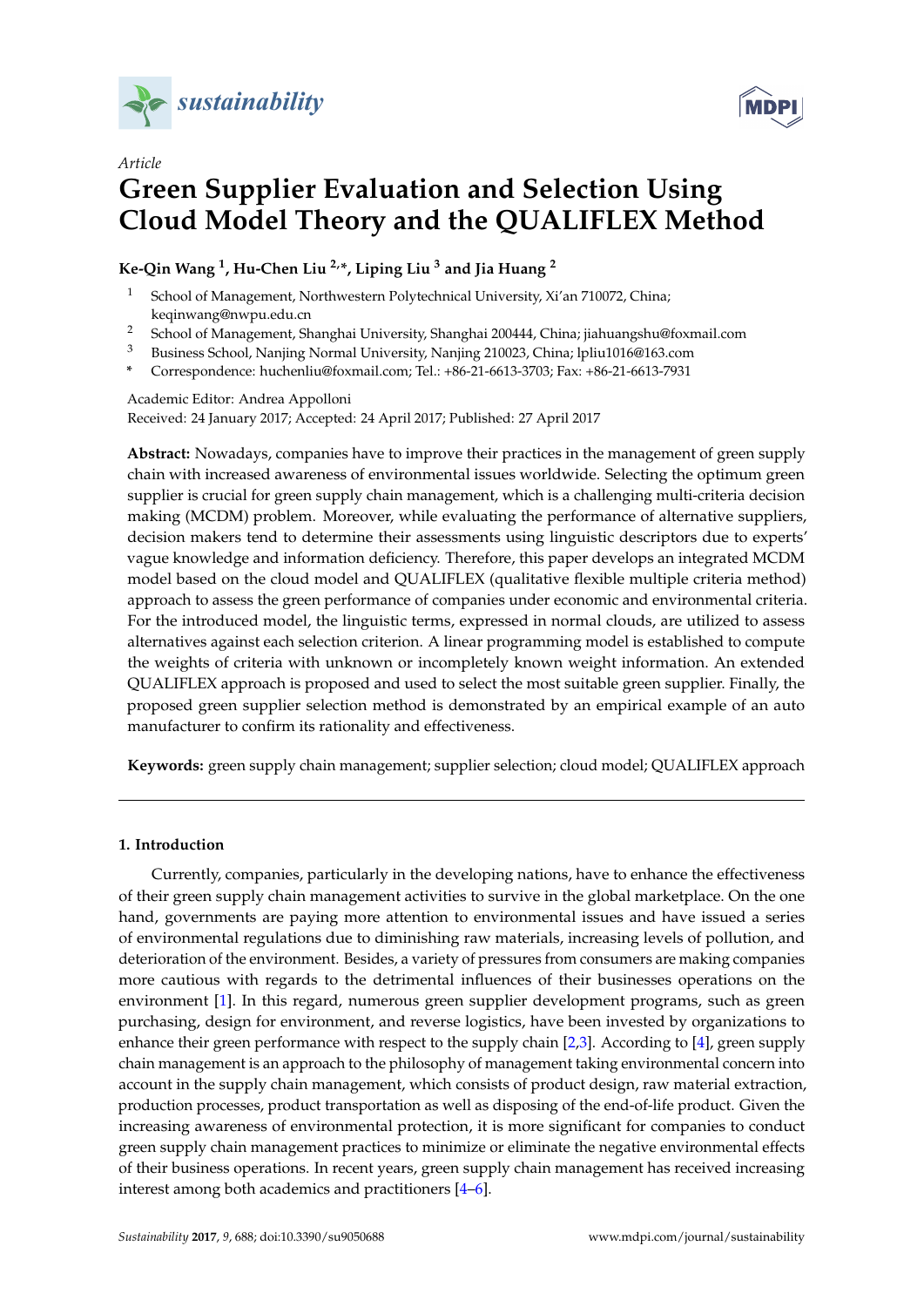Within green supply chain management, organizations are required to assess the green performance of their suppliers and select the most appropriate one(s) in different stages of product life cycle [\[7\]](#page-14-5). Green supplier selection is a challenging multi-dimensional issue in the competitive environment [\[8](#page-14-6)[,9\]](#page-14-7), which can be resolved by multi-criteria decision making (MCDM) methods. The QUALIFLEX (qualitative flexible multiple criteria method) [\[10\]](#page-14-8) is an efficient outranking MCDM method that assesses all possible rankings of considered alternatives and finds the optimum one by using the maximum concordance/discordance index. The salient features of the QUALIFLEX method, compared to other MCDM methods, are that: (1) It can simultaneously deal with cardinal and ordinal information in the decision process; (2) It can perfectly address the complex decision making problems with numerous criteria and limited alternatives; (3) It does not require complicated computations in the multiple criteria decision analysis. Moreover, the use of the QUALIFLEX for green supplier selection is practical and has demonstrated satisfactory results [\[11](#page-14-9)[–13\]](#page-14-10). Therefore, it is natural to utilize the QUALIFLEX approach to manage the green supplier selection problems involving comprehensive criteria.

On the other hand, in the process of green supplier evaluation, decision makers may have difficulty in evaluating candidate companies with specific numerical values due to the uncertainty of input data, and in particular, the vagueness of human thinking. As is stressed by many researchers [\[14,](#page-14-11)[15\]](#page-14-12), it is natural for decision makers to determine their judgments based on linguistic expressions, i.e., inexact and unquantifiable information, in real-life green supplier selection problems. Computing with words is the key to transforming linguistic variables into quantitative values, and the current methods of dealing with linguistic information can be mainly classified into three types, i.e., the linguistic computational model based on membership functions [\[16\]](#page-14-13), the linguistic symbolic model based on ordinal scales [\[17\]](#page-14-14) and the 2-tuple linguistic model [\[18\]](#page-14-15). However, as indicated by Wang et al. [\[19\]](#page-14-16), the linguistic symbolic model and the 2-tuple linguistic model cannot produce a clearer description of either fuzziness or randomness of qualitative information. The linguistic computational model can describe fuzziness but not randomness. However, the cloud model [\[20\]](#page-14-17) not only describes the fuzziness and randomness of linguistic terms but also makes the transformation between quantitative values and qualitative concepts much easier and interchangeable. In this way, the cloud model is of great value in solving the linguistic green supplier evaluation problems.

Based on the discussions above, this article is aimed at proposing an integrated decision support framework based on cloud model theory and the QUALIFLEX method for the evaluation of qualified green suppliers within a linguistic environment. The main contributions of this study are summarized as follows: First, the cloud model is introduced for the purpose of handling the fuzziness and randomness of linguistic expressions provided by decision makers. Second, we create an optimization model to obtain the criteria weights that are supposed to be totally unknown or incompletely known. Third, an extended QUALIFLEX algorithm is developed to prioritize the performance of different alternative suppliers and recommend the optimal one(s) for cooperation. In addition, the feasibility and effectiveness of the proposed green supplier selection approach are indicated by a case example concerning an automobile manufacturing company. The remaining part of this article is structured as below: Section [2](#page-1-0) reviews the related literature of green supplier selection, the cloud model theory and the QUALIFLEX method. Section [3](#page-3-0) introduces some basic concepts related to cloud model theory. In Section [4,](#page-5-0) we propose the green supplier selection approach using the cloud model and QUALIFLEX method. In Section [5,](#page-9-0) an illustrative example is presented to demonstrate the developed approach, and the solution results are compared with those derived by other existing methods. Finally, in Section [6,](#page-13-0) the conclusions and directions for future work complete the paper.

#### <span id="page-1-0"></span>**2. Related Literature**

#### *2.1. Green Supplier Selection Methods*

To seek solutions for complex green supplier selection problems, an abundance of decision-making tools, especially those based on MCDM models, has been developed in the literature. For example,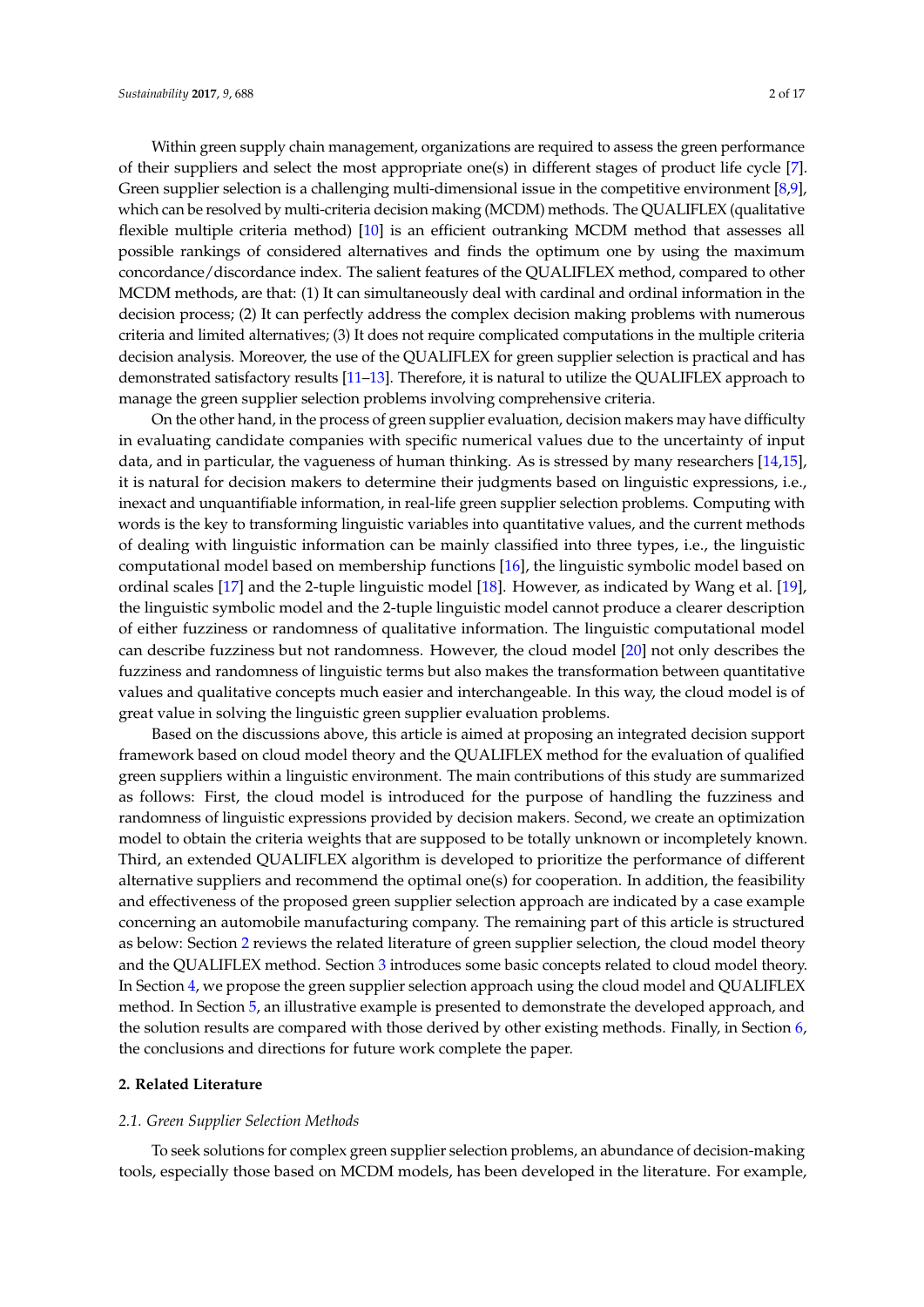Uygun and Dede [\[15\]](#page-14-12) proposed a comprehensive MCDM model using fuzzy decision-making trial and evaluation laboratory (DEMATEL), fuzzy analytical network process (ANP) and fuzzy technique for order preference based on similarity to ideal solution (TOPSIS) methods for assessing companies' green supply chain management performance. Wang et al. [\[21\]](#page-15-0) proposed an integrated MCDM method by combining fuzzy AHP with fuzzy TOPSIS for selecting green suppliers in line with the economic and environmental criteria. Banaeian et al. [\[8\]](#page-14-6) applied three fuzzy MCDM approaches, i.e., fuzzy TOPSIS, fuzzy VIKOR (VlseKriterijuska Optimizacija I Komoromisno Resenje) and fuzzy grey relational analysis (GRA), for green supplier evaluation and selection in the agri-food industry. Tsui et al. [\[22\]](#page-15-1) used a hybrid MCDM method with DEMATEL-based ANP (DANP) and PROMETHEE to appraise and improve the performance of green suppliers in the thin film transistor liquid crystal display industry. Liou et al. [\[23\]](#page-15-2) suggested a hybrid MCDM approach on the basis of DANP and modified COPRAS-G (COmplex PRoportional ASsessment of alternatives with Grey relations) for ranking and improving suppliers in green supply chain management. Kannan et al. [\[14\]](#page-14-11) reported a fuzzy axiomatic design-based methodology for green supplier selection and utilized it for a Singapore plastic manufacturing company, and Kannan et al. [\[24\]](#page-15-3) applied the fuzzy TOPSIS approach to an electronics company in Brazil for green supplier evaluation in accordance with green supply chain management practices. Hashemi et al. [\[25\]](#page-15-4) developed a combined MCDM approach using ANP and improved GRA to determine the optimal green supplier from economic and environmental aspects. Yazdani et al. [\[26\]](#page-15-5) proposed an integrated green supplier selection framework in which DEMATEL was used to addresses the inter-relationships between customer requirements; quality function deployment was adopted to identify the relationship degree between criteria and customer requirements, and COPRAS was applied to prioritize and rank the alternative suppliers. Bakeshlou et al. [\[27\]](#page-15-6) addressed the green supplier selection problem using a hybrid multi objective decision making algorithm in which fuzzy DEMATEL was used to understand the interrelationships among criteria; fuzzy ANP provided the criteria weights considering their dependencies. In addition, a systematic literature review on the MCDM-based green supplier evaluation and selection approaches can be found in [\[5\]](#page-14-18).

#### *2.2. Applications of QUALIFLEX Method*

Over the past decades, researchers have extended the QUALIFLEX method to model and manage MCDM problems within different decision-making environments. For instance, Zhang [\[28\]](#page-15-7) proposed a Pythagorean fuzzy QUALIFLEX model based on the closeness index-based method for hierarchical multiple criteria decision making in the Pythagorean fuzzy and interval-valued Pythagorean fuzzy contexts. Zhang [\[29\]](#page-15-8) proposed two interval-valued hesitant fuzzy QUALIFLEX approaches using a likelihood-based comparison method to solve MCDM problems under the interval-valued hesitant fuzzy environment. Xue et al. [\[30\]](#page-15-9) elaborated on a combined linguistic MCDM model integrating hesitant 2-tuple linguistic term sets and the QUALIFLEX method in order to deal with robot selection problems with incomplete information of criteria weights. Tian et al. [\[31\]](#page-15-10) proposed a simplified neutrosophic linguistic QUALIFLEX approach for green product design selection considering risk attitudes of decision makers, and Tian et al. [\[32\]](#page-15-11) proposed an extended QUALIFLEX approach with a likelihood-based comparison method to handle MCDM problems in the context of hesitant fuzzy linguistic information. Peng et al. [\[33\]](#page-15-12) presented two cross entropy measures for probability multi-valued neutrosophic numbers and proposed a probability multi-valued neutrosophic QUALIFLEX method to address MCDM problems. Wang et al. [\[34\]](#page-15-13) developed a likelihood-based QUALIFLEX model to deal with decision-making problems under the context of interval type-2 trapezoidal fuzzy sets. Chen [\[35\]](#page-15-14) suggested an interval-valued intuitionistic fuzzy QUALIFLEX approach using likelihood-based comparison method to resolve MCDM issues. In addition, other meaningful extensions of the QUALIFLEX technique in previous studies include the interval-valued intuitionistic fuzzy QUALIFLEX [\[36\]](#page-15-15), the interval type-2 fuzzy QUALIFLEX [\[37\]](#page-15-16), and the hesitant trapezoidal fuzzy QUALIFLEX [\[38\]](#page-15-17).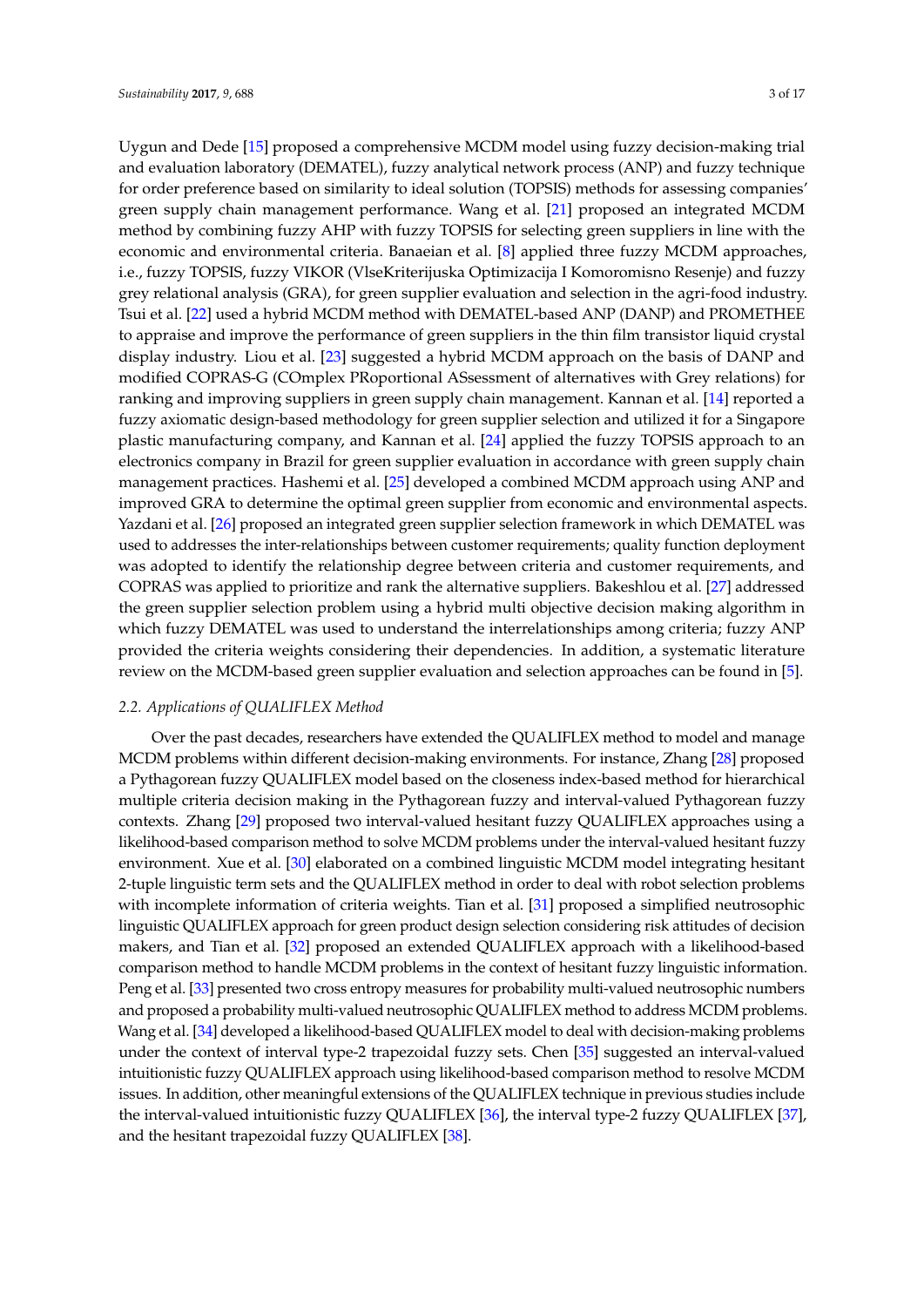#### *2.3. Applications of Cloud Model Theory*

In recent years, the cloud model theory has attracted increasing attention and has been successfully applied in many fields. For example, Zhang et al. [\[39\]](#page-15-18) developed a hybrid information fusion approach that integrates the cloud model, Dempster-Shafer evidence theory and Monte Carlo simulation for perceiving safety risk of buildings adjacent to tunneling excavations. Wu et al. [\[40\]](#page-15-19) proposed a cloud model-based decision framework for low-speed wind farm site selection within a pure 2-tuple linguistic environment. Wang and Wang [\[41\]](#page-15-20) reported an evolving Takagi-Sugeno approach based on aggregated trapezium clouds that could be used for anomaly detection in large datasets. Shi et al. [\[42\]](#page-15-21) established an integrated decision-making model using the cloud model and MABAC method for assessing healthcare waste treatment technologies from a multiple stakeholder perspective. Based on the cloud model and combined weighting method, Cao et al. [\[43\]](#page-15-22) developed an assessment model for the analysis of debris-flow hazard. In Zhang et al. [\[44\]](#page-15-23), a trust evaluation method based on the cloud model is proposed to detect malicious nodes and ensure security in clustered wireless sensor networks. Li et al. [\[45\]](#page-16-0) applied fuzzy AHP and the cloud model for energy utilization evaluation of carbon performance in public projects, and Zhao and Li [\[46\]](#page-16-1) used the cloud model and fuzzy comprehensive evaluation method to evaluate the risk of ultra-high voltage projects. Furthermore, an uncertain linguistic group MCDM method and an interval-valued intuitionistic linguistic decision making method were proposed by Wang et al. [\[47\]](#page-16-2) and Wang et al. [\[48\]](#page-16-3), respectively, based on cloud model theory.

#### <span id="page-3-0"></span>**3. Preliminaries**

#### *3.1. Cloud Model Theory*

The cloud model is a new cognition model defined by Li [\[20\]](#page-14-17) to represent the uncertainty (fuzziness and randomness) of qualitative concepts. In this part, some basic concepts and operations related to cloud model theory are introduced.

**Definition 1.** *Supposing a qualitative concept T defined on a universe of discourse U, let x, x* ∈ *U be a random realization of the concept* T and  $\mu_T(x) \in [0,1]$  *be the membership degree of x belonging to T, which corresponds to a random number with a stable tendency. Then the distribution of x in the universe U is called a cloud and every x is called a cloud drop* [\[20\]](#page-14-17).

**Definition 2.** *The characteristics of a cloud y are depicted by three parameters: expectation Ex, entropy En and hyper entropy He. Here, Ex is the center value of the qualitative concept domain, En measures the randomness and fuzziness of the qualitative concept, and He reflects the dispersion degree of the cloud drops and the uncertainty of the membership function. Generally, a cloud can be denoted by*  $y = (Ex, En, He)$  *[\[20\]](#page-14-17).* 

**Definition 3.** Consider any two normal clouds  $\widetilde{y}_1 = (Ex_1, En_1, He_1)$  and  $\widetilde{y}_2 = (Ex_2, En_2, He_2)$  in the domain *U, the basic operations of normal clouds are defined as follows [\[19\]](#page-14-16):*

,

(1) 
$$
\tilde{y}_1 + \tilde{y}_2 = (Ex_1 + Ex_2, \sqrt{En_1^2 + En_2^2}, \sqrt{He_1^2 + He_2^2}),
$$
  
\n(2)  $\tilde{y}_1 \times \tilde{y}_2 = (Ex_1Ex_2, \sqrt{(En_1Ex_2)^2 + (En_2Ex_1)^2}, \sqrt{(He_1Ex_2)^2 + (He_2Ex_1)^2})$   
\n(3)  $\lambda \tilde{y}_1 = (\lambda Ex_1, \sqrt{\lambda} En_1, \sqrt{\lambda}He_1), \lambda > 0,$   
\n(4)  $\tilde{y}_1^{\lambda} = (Ex_1^{\lambda}, \sqrt{\lambda}(Ex_1)^{\lambda - 1}En_1, \sqrt{\lambda}(Ex_1)^{\lambda - 1}He_1), \lambda > 0.$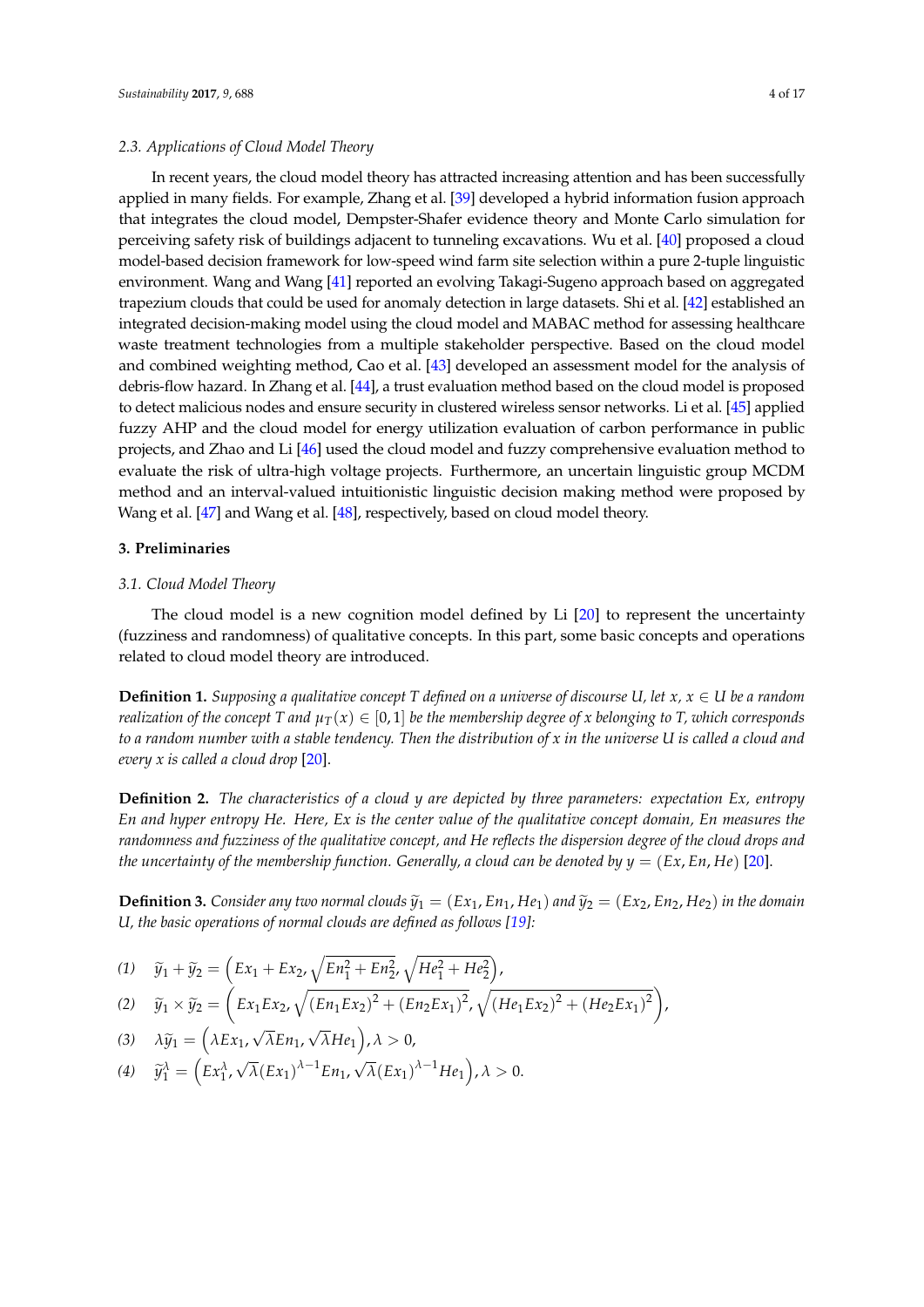**Definition 4.** Let  $\widetilde{y}_i = (Ex_i, En_i, He_i)(i = 1, 2, ..., n)$  be n normal clouds in the universe of discourse U, and  $\sum_{i=1}^{n} I_{i,i}$  the universe of discourse U, and  $w = (w_1, w_2, ..., w_n)^T$  be their associated weights with  $w_i \in [0,1]$  and  $\sum_{i=1}^n w_i = 1$ , then the cloud weighted *averaging (CWA) is defined as [\[19\]](#page-14-16):*

$$
CWA_w(\widetilde{y}_1, \widetilde{y}_2, ..., \widetilde{y}_n) = \sum_{i=1}^n w_i \widetilde{y}_i = \sum_{i=1}^n w_i (Ex_i, En_i, He_i)
$$
  
= 
$$
\left(\sum_{i=1}^n w_i Ex_i, \sqrt{\sum_{i=1}^n w_i En_i^2}, \sqrt{\sum_{i=1}^n w_i He_i^2}\right).
$$
 (1)

**Definition 5.** Let  $\widetilde{y}_1 = (Ex_1, En_1, He_1)$  and  $\widetilde{y}_2 = (Ex_2, En_2, He_2)$  be two arbitrary normal clouds in the *domain U, then the distance between them is computed by* [\[47\]](#page-16-2):

$$
d(\widetilde{y}_1, \widetilde{y}_2) = \left| \left( 1 - \frac{(En_1 + He_1)}{Ex_1} \right) Ex_1 - \left( 1 - \frac{(En_2 + He_2)}{Ex_2} \right) Ex_2 \right|.
$$
 (2)

**Definition 6.** Let  $\widetilde{y} = (Ex, En, He)$  be a normal cloud in the domain U, then the signed distance of  $\widetilde{y}$  from the *origin*  $\overline{0}$  *is determined by* 

$$
d\left(\widetilde{y},\widetilde{0}\right) = \left(1 - \frac{(En + He)}{Ex}\right)Ex.\tag{3}
$$

Note that the signed distances from normal clouds to  $\widetilde{0}$  are real numbers, which satisfy the law of trichotomy.

**Definition 7.** Let  $\tilde{y}_1 = (Ex_1, En_1, He_1)$  and  $\tilde{y}_2 = (Ex_2, En_2, He_2)$  be two normal clouds in the domain U. *Then the signed distance-based comparison of normal clouds is defined as follows:*

- $(f1)$  *If*  $d\left(\widetilde{y}_1, \widetilde{0}\right) > d\left(\widetilde{y}_2, \widetilde{0}\right)$ *, then*  $\widetilde{y}_1$  *is better than*  $\widetilde{y}_2$ *, i.e.,*  $\widetilde{y}_1 > \widetilde{y}_2$ *;*
- (2) If  $d\left(\widetilde{y}_1, \widetilde{0}\right) < d\left(\widetilde{y}_2, \widetilde{0}\right)$ , then  $\widetilde{y}_1$  is worse than  $\widetilde{y}_2$ , i.e.,  $\widetilde{y}_1 < \widetilde{y}_2$ ;
- (3) *If*  $d\left(\widetilde{y}_1, \widetilde{0}\right) = d\left(\widetilde{y}_2, \widetilde{0}\right)$ *, then*  $\widetilde{y}_1$  *is indifferent to*  $\widetilde{y}_2$ *, i.e.,*  $\widetilde{y}_1 = \widetilde{y}_2$ *.*

**Definition 8.** Let  $\widetilde{y}_i = (Ex_i, En_i, He_i)(i = 1, 2, ..., n)$  be a set of normal clouds in the universe of discourse U, *and*  $\omega = (\omega_1, \omega_2, ..., \omega_n)$  be an associated weight vector satisfying  $\omega_j \in [0,1]$  and  $\sum_{j=1}^n \omega_j = 1$ , then the cloud *ordered weighted averaging (COWA) is computed by* [\[19\]](#page-14-16):

$$
COMA_{\omega}(\tilde{y}_1, \tilde{y}_2, ..., \tilde{y}_n) = \sum_{j=1}^n \omega_j \tilde{y}_{\sigma(j)}
$$
  
= 
$$
\left(\sum_{j=1}^n \omega_j E x_{\sigma(j)}, \sqrt{\sum_{j=1}^n \omega_j E n_{\sigma(j)}^2}, \sqrt{\sum_{j=1}^n \omega_j H e_{\sigma(j)}^2}\right),
$$
 (4)

 $\hat{y}_{\sigma(j)} = (Ex_{\sigma(j)}, Ex_{\sigma(j)}, He_{\sigma(j)})$  is the jth largest element of  $\widetilde{y}_i (i = 1, 2, ..., n)$ .

#### *3.2. Laplace Distribution-Based Method*

Defining the aggregation weight vector  $\omega$  is one key issue in the theory of the ordered weighted averaging (OWA) operator [\[49\]](#page-16-4). Recently, Mohammed et al. [\[50\]](#page-16-5) developed a new method based on the Laplace distribution to calculate the OWA weight vector. This method has the ability to reduce the effect of "false" or "biased" opinions on the decision-making results by assigning higher weights to the median elements of the ordered arguments and lower weights to the tail elements.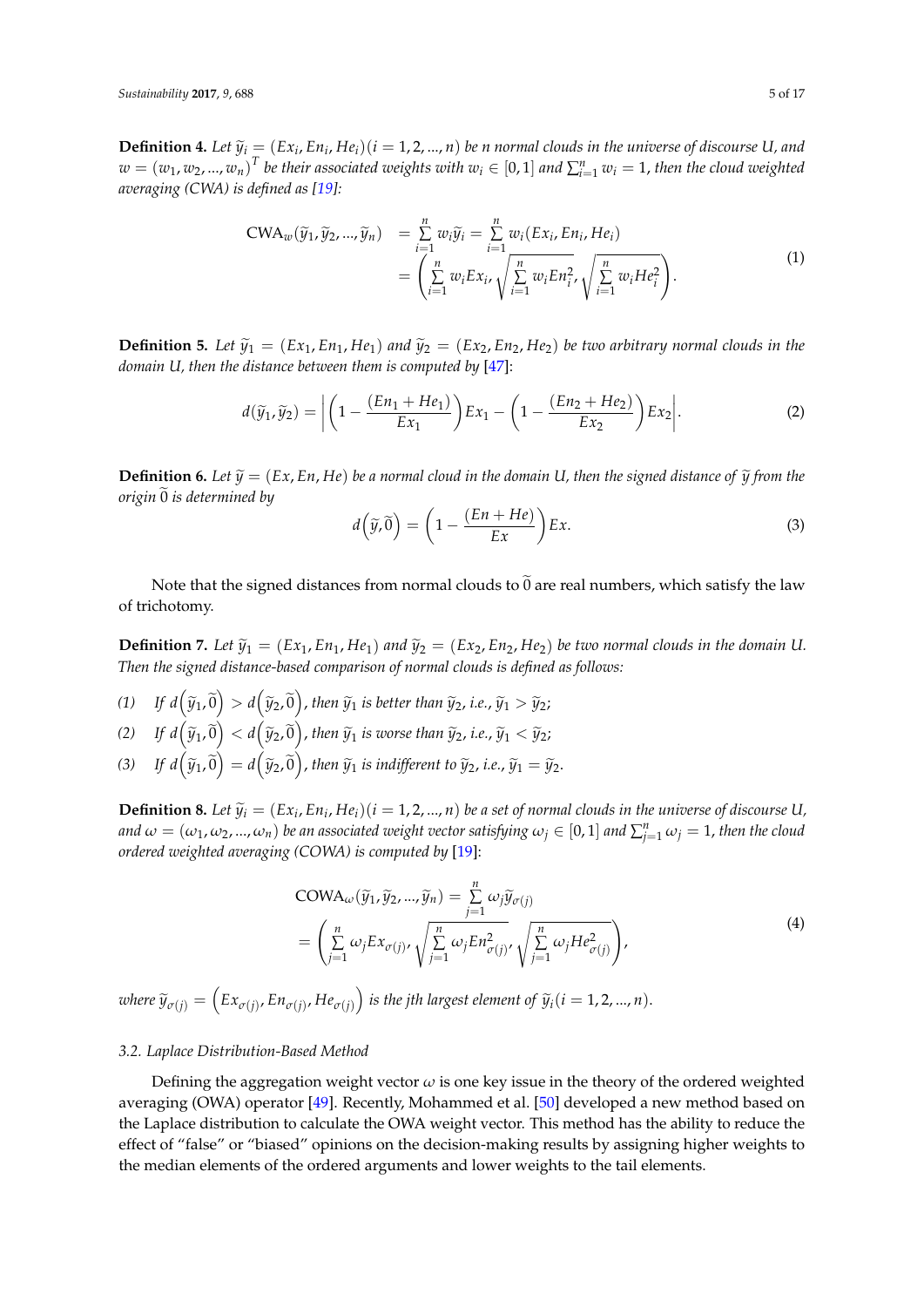**Definition 9.** *According to the argument-dependent method based on Laplace distribution, the associated i weighting vector of the OWA operator is obtained by* [\[50\]](#page-16-5): 1 *n pumen vy* [90]. tained by [<mark>50]</mark>:

$$
\omega_j = \frac{\frac{1}{2\lambda_n} e^{-\frac{|i-\mu_n|}{\lambda_n}}}{\sum_{j=1}^n \frac{1}{2\lambda_n} e^{-\frac{|i-\mu_n|}{\lambda_n}}} = \frac{e^{-\frac{|i-\mu_n|}{\lambda_n}}}{\sum_{j=1}^n e^{-\frac{|i-\mu_n|}{\lambda_n}}}, \ \ j = 1, 2, ..., n,
$$
\n(5)

where n is the number of aggregated arguments,  $\mu_n$  is the mean of the number of the argument, and  $\lambda_n$  is the *scale of the Laplace distribution. The parameter*  $\mu_n$  *is calculated by* 

$$
\mu_n = \frac{1}{n} \frac{n(1+n)}{2} = \frac{1+n}{2},\tag{6}
$$

*and the Laplace distribution standard deviation σ<sup>n</sup> is defined as and the Laplace distribution standard deviation <sup>n</sup> is defined as* 

$$
\sigma_n = \sqrt{2\lambda_n} = \sqrt{\frac{1}{n} \sum_{j=1}^n (j - \mu_n)^2}.
$$
\n(7)

# <span id="page-5-0"></span>**4. The Proposed Green Supplier Selection Methodology 4. The Proposed Green Supplier Selection Methodology**

Green supply chain management has become a challenging issue for companies to maintain their Green supply chain management has become a challenging issue for companies to maintain their competitive positions due to the increased public concern of environmental issues and stricter governmental contra<br>Letter decision support framework by intervention support framework by intervention support framework by in regulations. In this section, we introduce a novel decision support framework by combining the cloud in the cloud model and QUALIFLEX method for addressing the green supplier selection problem with unknown or incomplete weight information. In a nutshell, the proposed methodology to select the optimum green in the performance of the performance of the performance of the performance of the performance of the performance of green supplier is comprised of three phases: assessing the performance of green suppliers based on normal clouds, and the weights of evaluation criteria by a linear state of evaluation criteria by a linear state of evaluation cr clouds, acquiring the weights of evaluation criteria by a linear programming model, and determining the ranking the ranking order of alternatives with the QUALIFLEX with the T the ranking orders of alternatives with the QUALIFLEX method. The procedure of the proposed green is depicted in Figure 1, and the proposed green suppliers of all the proposed green suppliers of the proposed green supplier supplier selection approach is depicted in Figure [1,](#page-5-1) and the detailed explanations are presented as below.<br> competitive property chain management has been a chain right issue to companies to manual inclu-

<span id="page-5-1"></span>

**Figure 1.** Flowchart of the proposed green supplier selection approach. **Figure 1.** Flowchart of the proposed green supplier selection approach.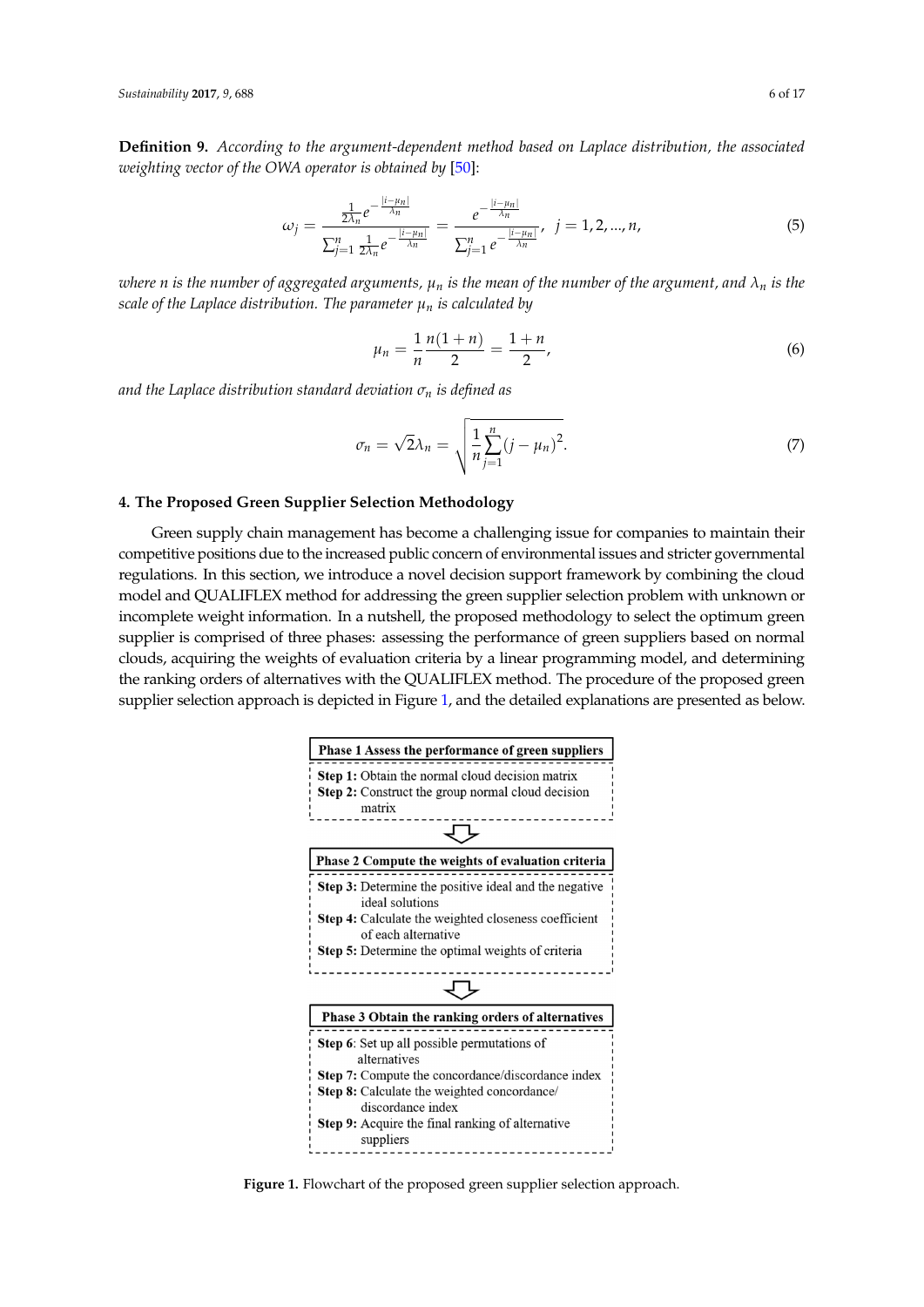#### *4.1. Assess the Performance of Green Suppliers*

Assume a green supplier selection problem with *m* feasible alternatives  $(A_i, i = 1, 2, ..., m)$ , which are assessed by a committee of *l* decision makers (DM*<sup>k</sup>* , *k* = 1, 2, ..., *l*) on the basis of *n* evaluation criteria  $(C_j, j = 1, 2, ..., n)$ . Let  $D^k = \left[d_{ij}^k\right]_{m \times n}$  be the linguistic decision matrix, where  $d_{ij}^k$  is the suitability assessment of alternative A*<sup>i</sup>* versus criterion C*<sup>j</sup>* provided by the decision maker DM*<sup>k</sup>* . Next, the cloud model theory is used to model the linguistic evaluations on alternatives given by the decision makers. **Step 1:** Obtain the normal cloud decision matrix *X k*

<span id="page-6-0"></span>As discussed before, the cloud model theory is very practical for depicting the fuzziness and randomness of decision-making problems. Accordingly, the proposed green supplier selection approach utilizes the linguistic terms represented by normal clouds to assess the performance of alternative suppliers regarding various selection criteria. For instance, these linguistic terms can be represented by the normal clouds shown in Table [1.](#page-6-0)

| <b>Linguistic Terms</b> | <b>Normal Clouds</b> |
|-------------------------|----------------------|
| Very Poor (VP)          | (1, 0.45, 0.05)      |
| Poor $(P)$              | (2, 0.45, 0.05)      |
| Medium Poor (MP)        | (3, 0.45, 0.05)      |
| Fair $(F)$              | (5, 0.45, 0.05)      |
| Medium Good (MG)        | (6, 0.45, 0.05)      |
| Good(G)                 | (8, 0.45, 0.05)      |
| Very Good (VG)          | (9, 0.45, 0.05)      |

**Table 1.** Linguistic ratings for alternative suppliers.

Based on the linguistic ratings of each decision maker, the first step is to transform them into normal clouds as per the linguistic scale information to obtain the normal cloud decision matrix  $X^k = \left[ x^k_{ij} \right]_{m \times n'}$ , where  $\widetilde{x}_{ij} = (Ex_{ij}, En_{ij}, He_{ij}), i = 1, 2, ..., m; j = 1, 2, ..., n$ .

**Step 2:** Establish the group normal cloud decision matrix  $\widetilde{X}$ 

Normally, there may exist "false" or "biased" judgements in the green supplier selection practice; that is to say, some decision makers may give excessively high or excessively low ratings to their preferred or repugnant suppliers. To deal with such cases, the COWA operator is adopted to combine the decision makers' performance assessments into representative group assessments.

By applying the COWA operator, the aggregation of individual cloud matrices  $X^k$  =  $\left[x_{ij}^k\right]_{m \times n}$   $(k = 1, 2, ..., l)$  is performed to construct the group normal cloud decision matrix  $\widetilde{X} = \left[ \widetilde{x}_{ij} \right]_{m \times n'}$  i.e.,

$$
\begin{split} \widetilde{x}_{ij} &= \text{COWA}\left(\widetilde{x}_{ij}^1, \widetilde{x}_{ij}^2, \dots, \widetilde{x}_{ij}^l\right) = \sum_{h=1}^l \omega_j \widetilde{x}_{ij}^{\sigma(h)} \\ &= \left(\sum_{h=1}^l \omega_j E x_{ij}^{\sigma(h)}, \sqrt{\sum_{h=1}^l \omega_j \left(E n_{ij}^{\sigma(h)}\right)^2}, \sqrt{\sum_{h=1}^l \omega_j \left(H e_{ij}^{\sigma(h)}\right)^2}\right), \end{split} \tag{8}
$$

where  $\tilde{x}_{ij}^{\sigma(h)} = (Ex_{ij}^{\sigma(h)}, Ex_{ij}^{\sigma(h)}, He_{ij}^{\sigma(h)})$  is the hth largest element of  $x_{ij}^k = (Ex_{ij}^k, Eh_{ij}^k, He_{ij}^k)$  $(k = 1, 2, ..., l).$ 

#### *4.2. Compute the Weights of Evaluation Criteria*

It is common that in the green supplier selection problems, the information concerning criteria weights may be completely unknown or partially known. Thus, it is very interesting and important to focus on this issue. The TOPSIS proposed by Hwang and Yoon [\[51\]](#page-16-6) is a classical MCDM technique, which selects the most suitable alternative with the shortest distance from the positive-ideal solution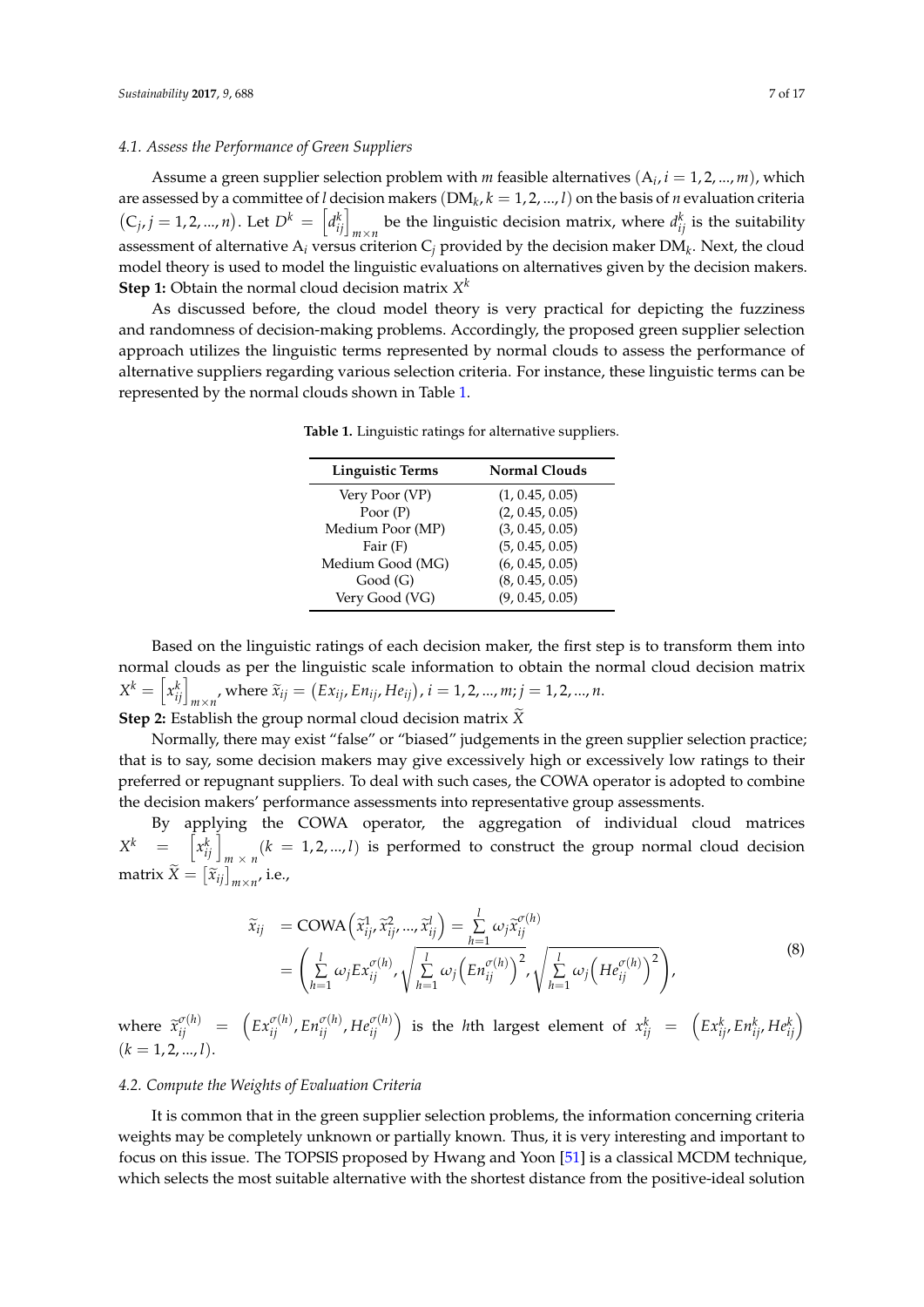and the farthest distance from the negative-ideal solution. The aim of this stage is to build an optimization model following the idea of the TOPSIS method for obtaining the criteria weights objectively. Suppose  $w = (w_1, w_2, ..., w_n)^T$  is the weight vector of the criteria  $C_j (j = 1, 2, ..., n)$ , which is unknown a priori. In the following section, the detail processes of determining criteria weights are presented.

**Step 3:** Define the positive-ideal and the negative-ideal solutions

Within the cloud environment, the positive-ideal and the negative-ideal solutions, denoted as *A* + and *A* <sup>−</sup>, can be respectively denoted by

$$
A^{+} = \left[\tilde{x}_{j}^{+}\right]_{1 \times n} = \begin{cases} \max_{i} \tilde{x}_{ij} \text{ for benefit criteria} \\ \min_{i} \tilde{x}_{ij} \text{ for cost criteria} \end{cases} (9)
$$

$$
A^{-} = \left[\widetilde{x}_{j}^{-}\right]_{1 \times n} = \begin{cases} \min_{i} \widetilde{x}_{ij} \text{for benefit criteria} \\ \max_{i} \widetilde{x}_{ij} \text{for cost criteria} \end{cases}
$$
(10)

**Step 4:** Determine the weighted closeness coefficients of alternatives

By using Equation (11), the closeness coefficient of each alternative against the criteria is computed as follows:

$$
D_{ij} = \frac{d\left(\widetilde{x}_{ij}, \widetilde{x}_j^-\right)}{d\left(\widetilde{x}_{ij}, \widetilde{x}_j^+\right) + d\left(\widetilde{x}_{ij}, \widetilde{x}_j^-\right)}, i = 1, 2, ..., m, j = 1, 2, ..., n,
$$
\n(11)

where  $d\left(\tilde{x}_{ij}, \tilde{x}_j^+\right)$   $\left(d\left(\tilde{x}_{ij}, \tilde{x}_j^-\right)\right)$  $\binom{d}{j}$  is the distance of  $\mathrm{A}_i$  from  $A^+ (A^-)$  concerning the criterion  $\mathrm{C}_j$ . Then the weighted closeness coefficient of alternatives  $A_i$  is determined by

$$
D_i = \sum_{j=1}^n w_j D_{ij} = \sum_{j=1}^n w_j \frac{d\left(\widetilde{x}_{ij}, \widetilde{x}_j^-\right)}{d\left(\widetilde{x}_{ij}, \widetilde{x}_j^+\right) + d\left(\widetilde{x}_{ij}, \widetilde{x}_j^-\right)}, i = 1, 2, ..., m.
$$
\n(12)

**Step 5:** Calculate the optimal weights of criteria

The weighted closeness coefficient  $D_j$  represents the relative closeness of alternative  $\mathrm{A}_i$  to the ideal solution, that is, the larger the value of *D<sup>j</sup>* , the better the alternative. Considering all the *m* alternatives as a whole, the following linear programming model can be created for obtaining the criteria weights when the weight information is completely unknown:

$$
\max D(w) = \sum_{i=1}^{m} D_i = \sum_{i=1}^{m} \sum_{j=1}^{n} w_j D_{ij}
$$
  
(M-1)  
s.t. 
$$
\begin{cases} \sum_{j=1}^{n} w_j = 1, \\ w_j \ge 0, j = 1, 2, ..., n. \end{cases}
$$
 (13)

By resolving the above model, the optimal solutions are normalized to obtain the weights of criteria as

$$
w_j = \frac{\sum_{i=1}^{m} D_{ij}}{\sum_{j=1}^{n} \sum_{i=1}^{m} D_{ij}}.
$$
\n(14)

Furthermore, there are still some cases where the information regarding criteria weights is identified partially. The obtained weight information normally consists of the following five structural forms [\[52,](#page-16-7)[53\]](#page-16-8), for  $i \neq j$ : (1) A weak ranking:  $H_1 = \{w_i \geq w_j\}$ ; (2) A strict  $\{w_i - w_j \geq \beta_j\}$   $(\beta_j > 0)$ ; (3) A ranking of differences:  $H_3 = \{w_i - w_j \geq w_k - w_l\}$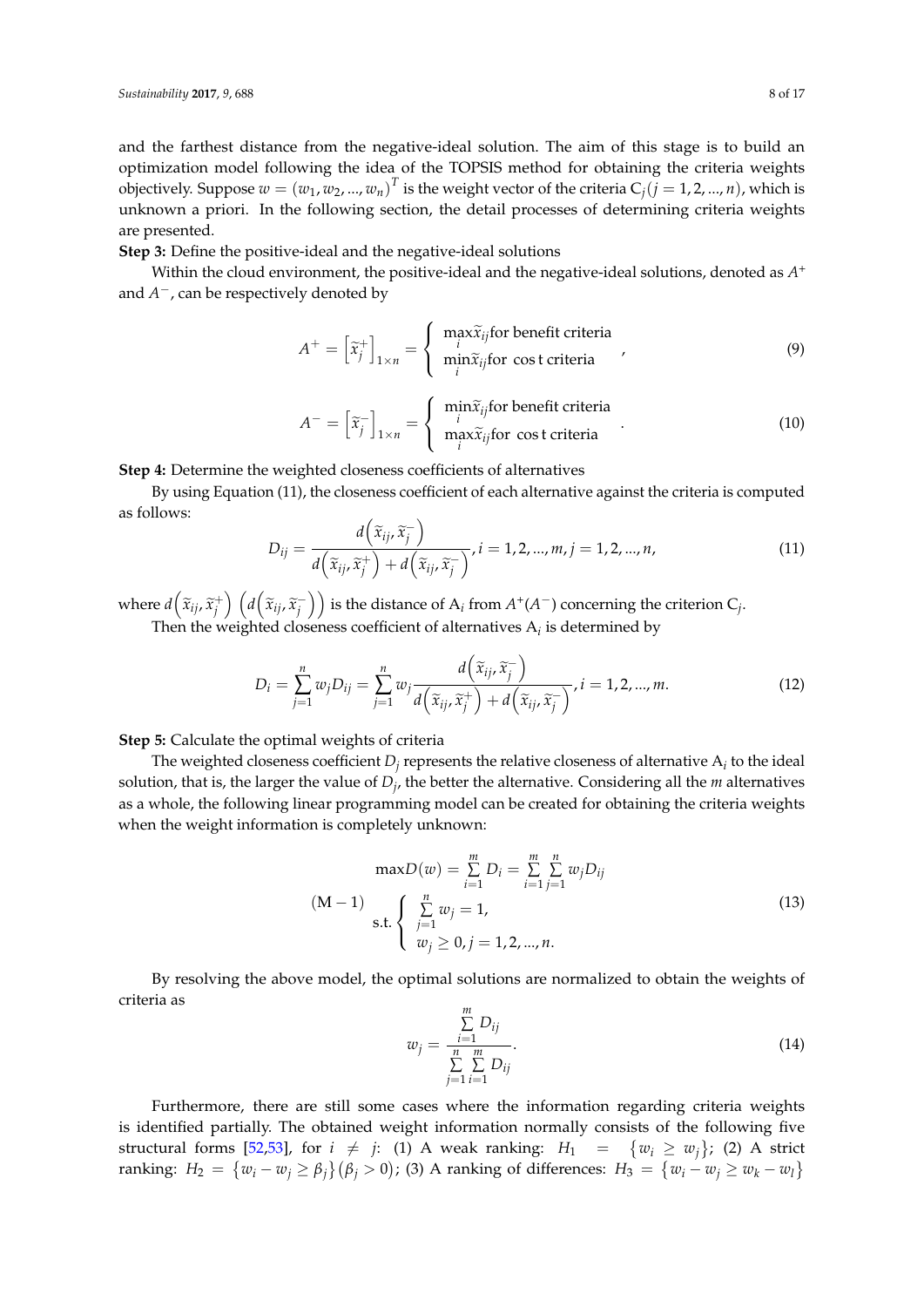$(j \neq k \neq l)$ ; (4) A ranking with multiples:  $H_4 = \{w_i \geq \beta_j w_j\}$   $(0 \leq \beta_j \leq 1)$ ; (5) An interval form:  $H_5 = \{\beta_i \leq w_i \leq \beta_i + \varepsilon_i\}$  ( $0 \leq \beta_i \leq \beta_i + \varepsilon_i$ ). For the sake of convenience, *H* is assumed to be a set of recognized weight information and  $H = H_1 \cup H_2 \cup H_3 \cup H_4 \cup H_5$ . For these situations, the single objective optimization model in Equation (15) can be established.

$$
\max D(w) = \sum_{i=1}^{m} D_i = \sum_{i=1}^{m} \sum_{j=1}^{n} w_j D_{ij}
$$
  
(M-2) 
$$
\sum_{j=1}^{m} \sum_{j=1}^{n} w_j = 1, w_j \ge 0, j = 1, 2, ..., n.
$$
 (15)

By executing model  $(M - 2)$  with Lingo software, the optimal criteria weights can be obtained as  $w = (w_1, w_2, ..., w_n)^T$ .

#### *4.3. Determine the Ranking Orders of Alternatives*

Green supplier selection requires multi-dimensional techniques, and the QUALIFLEX method [\[10\]](#page-14-8) is a pragmatic and reliable outranking MCDM technique to rank and select alternatives. Thus, in the third phrase of our proposed framework, we extend the classical QUALIFLEX approach to the cloud setting in order to determine the best suppliers. To sum up, the proposed cloud QUALIFLEX for the generation of ranking of green suppliers includes the following steps:

**Step 6:** Set up all possible permutations of alternatives

For the *m* alternatives  $A_i$  ( $i = 1, 2, ..., m$ ), *m*! permutations of the ranking orders of alternatives exist. Assume that the  $\rho$ th permutation denoted by  $P_\rho$  is defined as:

$$
P_{\rho} = (\dots, A_{\chi}, \dots, A_{\eta}, \dots), \rho = 1, 2, \dots, m!,
$$
\n(16)

where  $A_{\xi}$  and  $A_{\zeta}$ ,  $\xi$ ,  $\zeta = 1$ , 2, ..., *m*, are the suppliers under consideration, and  $A_{\xi}$  is ranked larger than or equal to A*<sup>ζ</sup>* .

**Step 7:** Acquire the concordance/discordance index

We use the following formula to compute the concordance/discordance index  $\phi_i^{\rho}$  $\int\limits_j^\rho \bigl( {\rm A}_\xi ,{\rm A}_\zeta \bigr)$  in the  $\rho$ th permutation against the criterion  $\emph{\emph{C}}_{j}$  for each pair of alternatives  $(\emph{A}_{\xi}, \emph{A}_{\zeta}).$ 

$$
\phi_j^{\rho}(A_{\xi}, A_{\zeta}) = d(\widetilde{r}_{\xi j}, \widetilde{0}) - d(\widetilde{r}_{\zeta j}, \widetilde{0}), j = 1, 2, ..., n.
$$
\n(17)

According to the comparison method of normal clouds introduced in Definition 7,  $\phi_i^{\beta}$  $\int\limits_j^\rho \bigl( {\rm A}_\xi ,{\rm A}_\zeta \bigr) > 0$ , *φ ρ*  $\frac{\rho}{j}(\mathbf{A}_\xi,\mathbf{A}_\zeta) < 0$ , and  $\phi^\rho_j$  $\hat{f}^{\rho}_j(A_\xi,A_\zeta)=0$  represent concordance, discordance and ex aequo, respectively. **Step 8:** Determine the weighted concordance/discordance index

Using the weight vector of criteria  $w = (w_1, w_2, ..., w_n)^T$  acquired in the second stage, the weighted concordance/discordance index  $\phi^{\rho}(A_{\xi}, A_{\zeta})$  is determined by Equation (18) for the alternatives  $(A_{\xi}, A_{\zeta})$  regarding permutation  $P_{\rho}$ .

$$
\phi^{\rho}(A_{\xi}, A_{\zeta}) = \sum_{j=1}^{n} \phi^{\rho}_{j}(A_{\xi}, A_{\zeta}) w_{j}.
$$
\n(18)

**Step 9:** Acquire the best ranking of alternative suppliers

For each permutation  $P_{\rho}$ , we obtain the comprehensive concordance/discordance index  $\phi^{\rho}$ through Equation (19).

$$
\phi^{\rho} = \sum_{\zeta, \zeta = 1, 2, \dots, m} \sum_{j=1}^{n} \phi_j^{\rho} \left( A_{\zeta}, A_{\zeta} \right) w_j.
$$
 (19)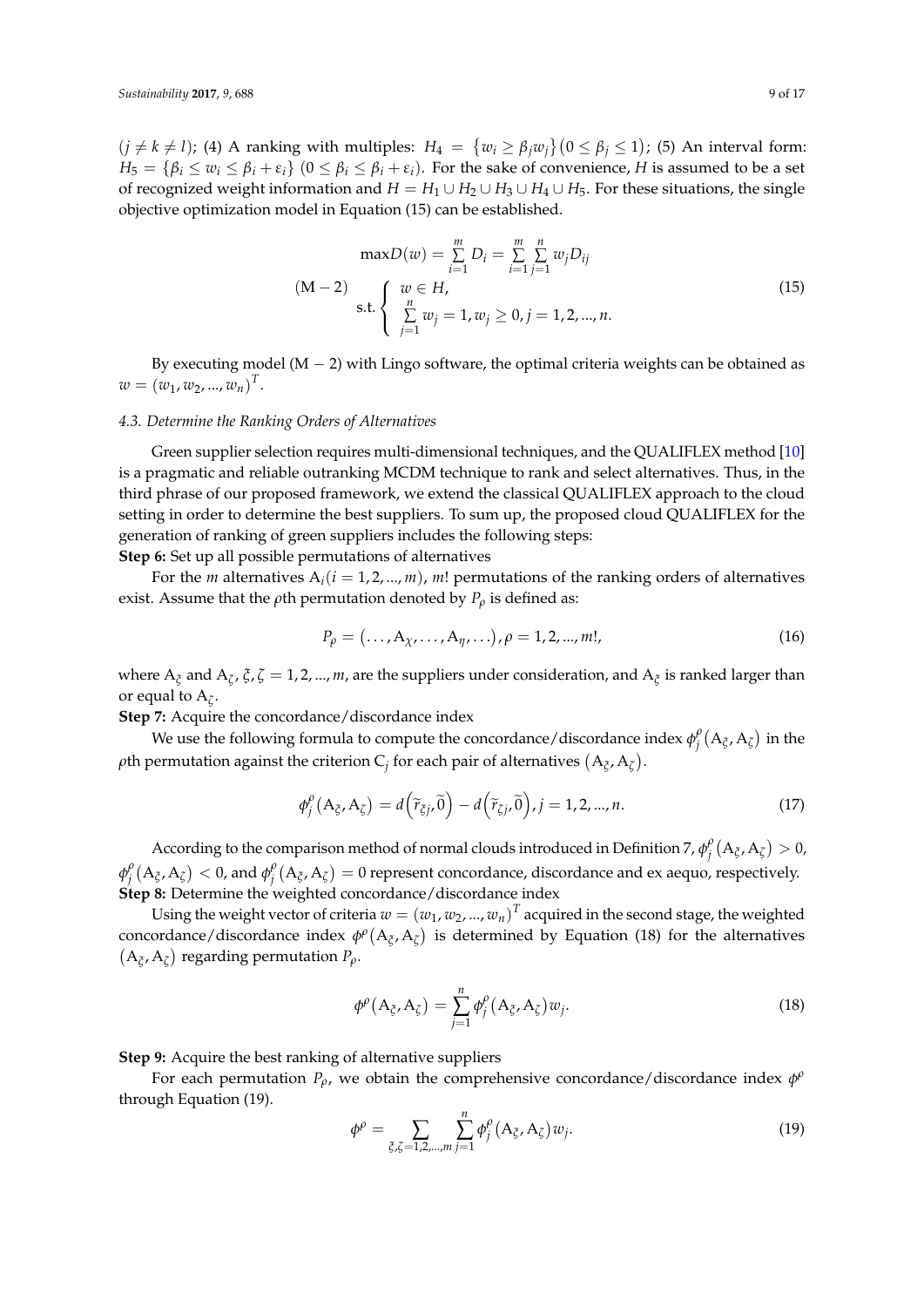A higher comprehensive concordance/discordance index value indicates that the ranking order of the alternatives is better. Hence, the optimum ranking of the considered suppliers can be identified<br>via the comparison of the comprehensive concordance index values  $t\theta$  (concelled and). That is *of the anchiances is better.* Thence, the optimum ranking or the considered suppliers can be identified via the comparison of the comprehensive concordance index values  $φ^ρ$  ( $ρ = 1, 2, ..., m!$ ). That is, the permutation with the highest  $\phi^{\rho}$  value, i.e.,  $P^* = \max_{\rho=1,2}$  $P^* = \max_{\rho=1,2,...,m!} \{\phi^{\rho}\}\$  should be the final ranking of the alternatives. A higher comprehensive concordance/discordance index value indicates that the ranking order A the complement vector the alternative intervention ranking of the construction of the constant  $\alpha$ 

### <span id="page-9-0"></span>**5. Illustrative Example 5. Illustrative Example**

Taking the green supplier selection for an auto manufacturing company as an example, the Taking the green supplier selection for an auto manufacturing company as an example, the applicability and efficacy of the proposed green supplier evaluation model are demonstrated in this section. section.

### *5.1. Background Description 5.1. Background Description*

In this study, we consider an auto manufacturing company in Shanghai, China since the green In this study, we consider an auto manufacturing company in Shanghai, China since the green initiatives are expected to be implemented within its operations. To comply with environmental initiatives are expected to be implemented within its operations. To comply with environmental regulations and adapt to social concerns, top management of this company decided to adjust its regulations and adapt to social concerns, top management of this company decided to adjust its business strategy and become a company devoted to the public health and environment by committing business strategy and become a company devoted to the public health and environment by itself to social responsibility. Currently, determination of the qualified green supplier for the automotive component, instrument panel, for improving the company's supply chain environmental performance is needed. An expert panel including five direct managers (denoted as  $\text{DM1}, \text{DM2}, \dots$  ,  $\text{DM5}$ ) was  $R$  established to rate three alternative companies, A1, A2 and A3.

Generally, various quantitative and qualitative evaluation criteria must be considered to determine Generally, various quantitative and qualitative evaluation criteria must be considered to the best green supplier. According to the literature surveys [\[5,](#page-14-18)[6\]](#page-14-4) and decision makers' opinions, green design, green purchasing, green production, green logistics and green recycling are determined as evaluation dimensions for the green supplier selection. Further, several related criteria of each dimension are identified for evaluating the alternative suppliers in more detail (see Figure [2\)](#page-9-1). Then, the five decision makers are asked to rate each supplier with regard to the above criteria using the linguistic assessment terms shown in Table [1.](#page-6-0) The completed assessment matrices provided by the expert group are presented in Table [2.](#page-10-0) the expert group are presented in Table 2.

<span id="page-9-1"></span>

**Figure 2.** Dimensions and related criteria for green supplier selection. **Figure 2.** Dimensions and related criteria for green supplier selection.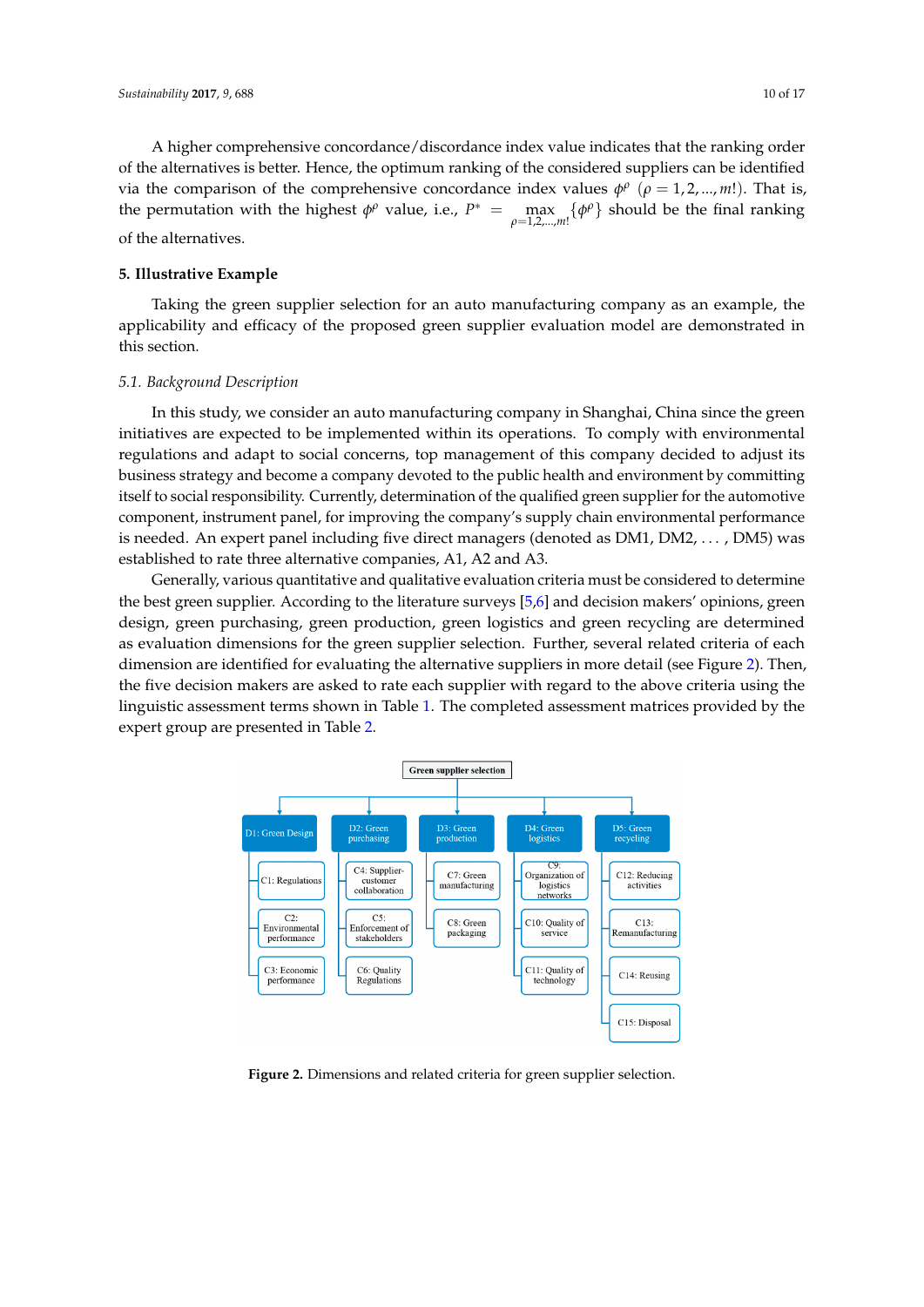<span id="page-10-0"></span>

| Decision        | <b>Alternatives</b> | Criteria       |                |       |           |                |       |       |           |                |          |          |          |             |           |             |
|-----------------|---------------------|----------------|----------------|-------|-----------|----------------|-------|-------|-----------|----------------|----------|----------|----------|-------------|-----------|-------------|
| <b>Makers</b>   |                     | C <sub>1</sub> | C <sub>2</sub> | $C_3$ | $C_4$     | C <sub>5</sub> | $C_6$ | $C_7$ | $C_8$     | C <sub>9</sub> | $C_{10}$ | $C_{11}$ | $C_{12}$ | $C_{13}$    | $C_{14}$  | $C_{15}$    |
|                 | A <sub>1</sub>      | G              | MP             | VG    | <b>VP</b> | P              | G     | F     | P         | MG             | G        | G        | F        | VG          | P         | G           |
| $DM_1$          | A <sub>2</sub>      | F              | P              | VG    | P         | VP             | VG    | VG    | P         | P              | G        | F        | G        | F           | <b>VP</b> | F           |
|                 | $A_3$               | P              | MG             | G     | F         | F              | G     | F     | P         | G              | F        | MP       | MG       | MG          | F         | G           |
|                 | A <sub>1</sub>      | G              | <b>MP</b>      | G     | P         | P              | VG    | МG    | P         | F              | VG       | F        | MG       | VG          | MP        | VG          |
| DM <sub>2</sub> | A <sub>2</sub>      | MP             | MP             | МG    | <b>VP</b> | MP             | G     | G     | P         | <b>VP</b>      | G        | МG       | G        | F           | P         | F           |
|                 | $A_3$               | F              | G              | G     | <b>VP</b> | МG             | VG    | VG    | F         | F              | VG       | MP       | F        | F           | F         | $\mathbf P$ |
|                 | $A_1$               | G              | F              | G     | <b>VP</b> | <b>VP</b>      | VG    | F     | MP        | F              | G        | P        | F        | VG          | P         | VG          |
| DM <sub>3</sub> | A <sub>2</sub>      | MP             | P              | МG    | P         | F              | VG    | VG    | <b>VP</b> | P              | VG       | F        | MG       | $\mathbf F$ | MP        | MP          |
|                 | A3                  | MP             | MG             | VG    | MP        | G              | G     | VG    | MP        | G              | P        | F        | F        | MP          | MG        | F           |
|                 | A <sub>1</sub>      | G              | MP             | VG    | <b>VP</b> | <b>VP</b>      | G     | F     | MP        | G              | G        | F        | MG       | G           | MP        | VG          |
| $DM_4$          | A <sub>2</sub>      | F              | P              | MG    | P         | VP             | VG    | G     | <b>VP</b> | <b>VP</b>      | VG       | MG       | G        | F           | <b>VP</b> | F           |
|                 | $A_3$               | F              | G              | MG    | F         | F              | G     | VG    | MP        | G              | G        | P        | MG       | F           | P         | F           |
| DM <sub>5</sub> | A <sub>1</sub>      | VG             | <b>MP</b>      | G     | P         | P              | G     | MP    | МG        | VG             | MG       | MG       | F        | G           | <b>VP</b> | VG          |
|                 | A <sub>2</sub>      | F              | P              | F     | <b>VP</b> | VP             | VG    | VG    | P         | P              | G        | G        | F        | F           | <b>VP</b> | P           |
|                 | $A_3$               | P              | MG             | G     | P         | ΜG             | VG    | G     | МG        | G              | F        | F        | MP       | MP          | G         | F           |

**Table 2.** Linguistic assessments of alternatives provided by the expert group.

#### *5.2. Application and Results*

The green supplier selection problem is solved by applying the proposed model and the implementation procedure is described as follows.

**Step 1:** Obtain the normal cloud decision matrix of each decision maker

The linguistic ratings of the five decision makers can be transformed into normal clouds easily based on Table [1](#page-6-0) to construct the normal cloud decision matrixes  $X^k = \left[ x^k_{ij} \right]_{3 \times 15} (k = 1, 2, ..., 5).$ 

**Step 2:** Establish the group normal cloud decision matrix  $\widetilde{X}$ 

The produced normal cloud decision matrixes  $X^k$  ( $k = 1, 2, ..., 5$ ) are aggregated by using the COWA operator to establish the group cloud decision matrix  $\tilde{X} = [\tilde{x}_{ij}]_{3\times 15}$ . The results obtained are presented in Table [3.](#page-10-1) Note that the weighting vector of the COWA operator is determined  $a\text{s}\omega = (0.068, 0.183, 0.498, 0.183, 0.068)$  with the Laplace distribution-based method.

<span id="page-10-1"></span>

|                | C <sub>1</sub>     | C <sub>2</sub>     | $C_3$              | $C_4$              | $C_5$              |
|----------------|--------------------|--------------------|--------------------|--------------------|--------------------|
| $A_1$          | (8.07, 0.45, 0.05) | (3.14, 0.45, 0.05) | (8.25, 0.45, 0.05) | (1.25, 0.45, 0.05) | (1.75, 0.45, 0.05) |
| A <sub>2</sub> | (4.50, 0.45, 0.05) | (2.07, 0.45, 0.05) | (6.14, 0.45, 0.05) | (1.75, 0.45, 0.05) | (1.64, 0.45, 0.05) |
| $A_3$          | (3.25, 0.45, 0.05) | (6.50, 0.45, 0.05) | (7.93, 0.45, 0.05) | (3.18, 0.45, 0.05) | (5.89, 0.45, 0.05) |
| $A^+$          | (8.07, 0.45, 0.05) | (6.50, 0.45, 0.05) | (8.25, 0.45, 0.05) | (3.18, 0.45, 0.05) | (5.89, 0.45, 0.05) |
| $A^-$          | (3.25, 0.45, 0.05) | (2.07, 0.45, 0.05) | (6.14, 0.45, 0.05) | (1.25, 0.45, 0.05) | (1.64, 0.45, 0.05) |
|                | C <sub>6</sub>     | $C_7$              | $C_8$              | C <sub>9</sub>     | $C_{10}$           |
| A <sub>1</sub> | (8.25, 0.45, 0.05) | (4.93, 0.45, 0.05) | (2.95, 0.45, 0.05) | (6.32, 0.45, 0.05) | (7.93, 0.45, 0.05) |
| A <sub>2</sub> | (8.93, 0.45, 0.05) | (8.75, 0.45, 0.05) | (1.75, 0.45, 0.05) | (1.75, 0.45, 0.05) | (8.25, 0.45, 0.05) |
| $A_3$          | (8.25, 0.45, 0.05) | (8.55, 0.45, 0.05) | (3.50, 0.45, 0.05) | (7.80, 0.45, 0.05) | (5.62, 0.45, 0.05) |
| $A^+$          | (8.93, 0.45, 0.05) | (8.75, 0.45, 0.05) | (3.50, 0.45, 0.05) | (7.80, 0.45, 0.05) | (8.25, 0.45, 0.05) |
| $A^-$          | (8.25, 0.45, 0.05) | (4.93, 0.45, 0.05) | (1.75, 0.45, 0.05) | (1.75, 0.45, 0.05) | (5.62, 0.45, 0.05) |
|                | $C_{11}$           | $C_{12}$           | $C_{13}$           | $C_{14}$           | $C_{15}$           |
| A <sub>1</sub> | (5.18, 0.45, 0.05) | (5.25, 0.45, 0.05) | (8.75, 0.45, 0.05) | (2.18, 0.45, 0.05) | (8.93, 0.45, 0.05) |
| A <sub>2</sub> | (5.89, 0.45, 0.05) | (7.43, 0.45, 0.05) | (5.00, 0.45, 0.05) | (1.32, 0.45, 0.05) | (4.43, 0.45, 0.05) |
| $A_3$          | (3.43, 0.45, 0.05) | (5.12, 0.45, 0.05) | (4.57, 0.45, 0.05) | (5.18, 0.45, 0.05) | (5.00, 0.45, 0.05) |
| $A^+$          | (5.89, 0.45, 0.05) | (7.43, 0.45, 0.05) | (8.75, 0.45, 0.05) | (5.18, 0.45, 0.05) | (8.93, 0.45, 0.05) |
| $A^-$          | (3.43, 0.45, 0.05) | (5.12, 0.45, 0.05) | (4.57, 0.45, 0.05) | (1.32, 0.45, 0.05) | (4.43, 0.45, 0.05) |

**Table 3.** The group cloud decision matrix  $\widetilde{X}$ .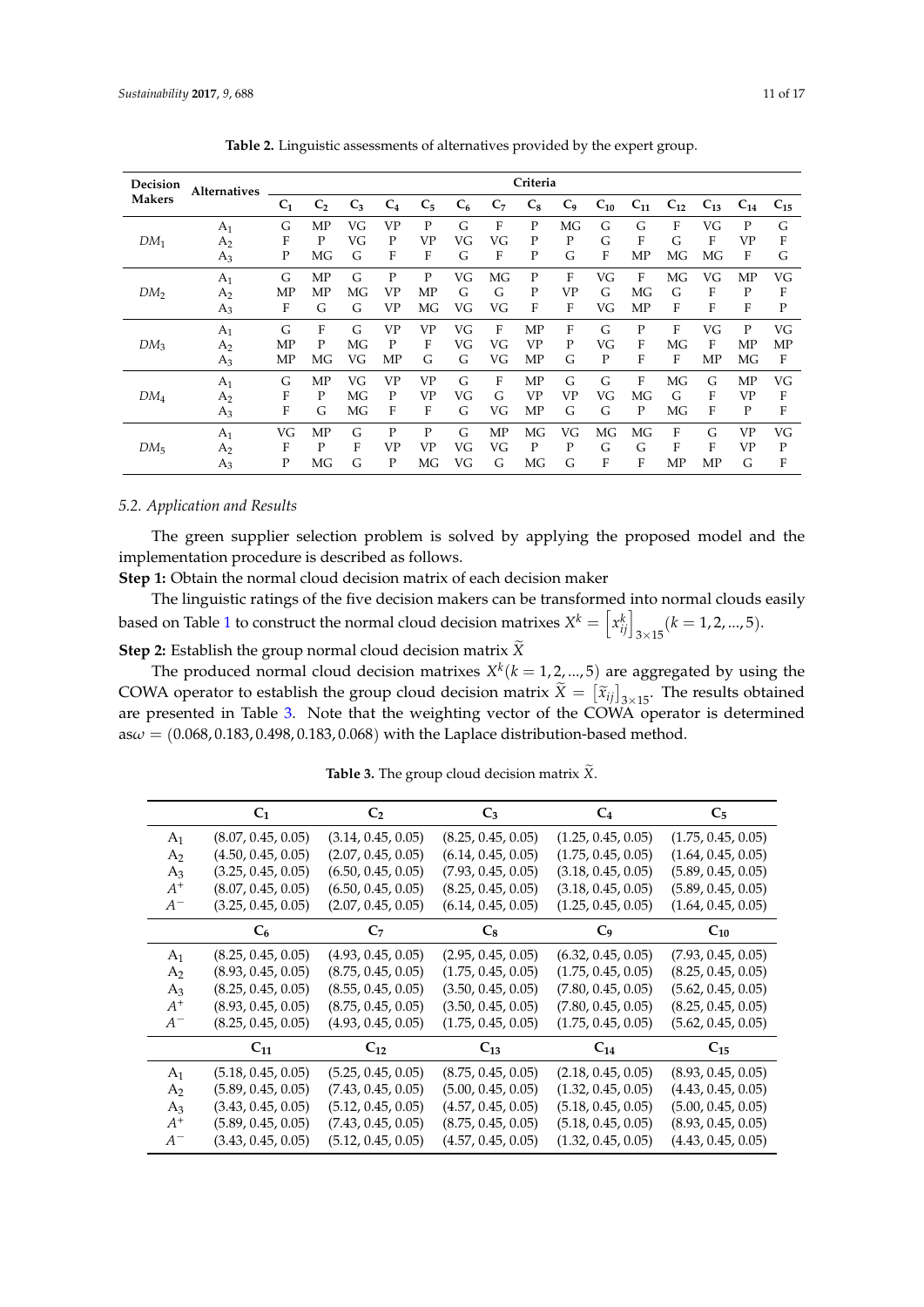**Step 3:** Define the positive-ideal and the negative-ideal solutions

Using Equations (9) and (10), the positive-ideal and the negative-ideal solutions  $A^+$  and  $A^-$  can be derived as listed in the last two rows of Table [3.](#page-10-1)

**Step 4:** Determine the weighted closeness coefficients of alternatives

The weighted closeness coefficient is calculated via Equations (11) and (12) for each alternative, and the results are as follows:

> $D_1 = w_1 + 0.241w_2 + w_3 + 0.026w_4 + 0.687w_8 + 0.756w_9 + 0.879w_{10}$  $+0.714w_{11} + 0.059w_{12} + w_{13} + 0.224w_{14} + w_{15}$  $D_2 = 0.259w_1 + 0.258w_4 + w_6 + w_7 + w_{10} + w_{11} + w_{12} + 0.104w_{13}$  $D_3 = w_2 + 0.849w_3 + w_4 + w_5 + 0.947w_7 + w_8 + w_9 + w_{14} + 0.127w_{15}$ .

**Step 5:** Calculate the optimal weights of criteria

The weights of the fifteen criteria are acquired by Equation (14) as

 $w = (0.06, 0.059, 0.088, 0.06, 0.049, 0.047, 0.092, 0.08, 0.083, 0.089, 0.081, 0.05, \, 0.052, 0.058, 0.053)^T.$ 

**Step 6:** Set up all possible permutations of alternatives

There are  $6$  (=3!) permutations of the rankings for the three potential green suppliers, i.e.,

$$
P_1 = (A_1, A_2, A_3), P_2 = (A_1, A_3, A_2), P_3 = (A_2, A_1, A_3),
$$
  

$$
P_4 = (A_2, A_3, A_1), P_5 = (A_3, A_1, A_2), P_6 = (A_3, A_2, A_1).
$$

**Step 7:** Acquire the concordance/discordance index

<span id="page-11-0"></span>By using Equation (17), we can compute the concordance/discordance index  $\phi_i^{\rho}$  $\int\limits_j^\rho \left( {\rm A}_\xi ,{\rm A}_\zeta \right)$  for each pair of suppliers A*ξ* , A*<sup>ζ</sup>* in the *ρ*th permutation concerning every criterion C*<sup>j</sup>* . For instance, the calculation results for the permutation  $P_1$  are presented in Table [4.](#page-11-0)

| $P_1$          | $\phi_i^1(A_1, A_2)$ | $\phi_i^1(A_1, A_3)$ | $\phi_i^1(A_2, A_3)$ |
|----------------|----------------------|----------------------|----------------------|
| C <sub>1</sub> | 3.570                | 4.817                | 1.247                |
| $C_2$          | 1.068                | $-3.366$             | $-4.434$             |
| $C_3$          | 2.115                | 0.319                | $-1.796$             |
| $C_4$          | $-0.498$             | $-1.932$             | $-1.434$             |
| $C_5$          | 0.111                | $-4.136$             | $-4.247$             |
| $C_6$          | $-0.681$             | 0.000                | 0.681                |
| C <sub>7</sub> | $-3.817$             | $-3.613$             | 0.204                |
| $C_8$          | 1.204                | $-0.549$             | $-1.753$             |
| C <sub>9</sub> | 4.570                | $-1.477$             | $-6.047$             |
| $C_{10}$       | $-0.319$             | 2.315                | 2.634                |
| $C_{11}$       | $-0.702$             | 1.749                | 2.451                |
| $C_{12}$       | $-2.179$             | 0.136                | 2.315                |
| $C_{13}$       | 3.749                | 4.183                | 0.434                |
| $C_{14}$       | 0.864                | $-3.000$             | $-3.864$             |
| $C_{15}$       | 4.502                | 3.932                | $-0.570$             |

**Table 4.** The results of the concordance/discordance index for *P*<sup>1</sup> .

**Step 8:** Determine the weighted concordance/discordance index

The weighted concordance/discordance index  $\phi^{\rho}(A_{\xi}, A_{\zeta})$  is acquired by employing Equation (18) for each pair of alternatives  $(A_{\zeta}, A_{\zeta})(\zeta, \zeta = 1, 2, 3)$  and Table [5](#page-12-0) shows the computational results. **Step 9:** Acquire the best ranking of alternative suppliers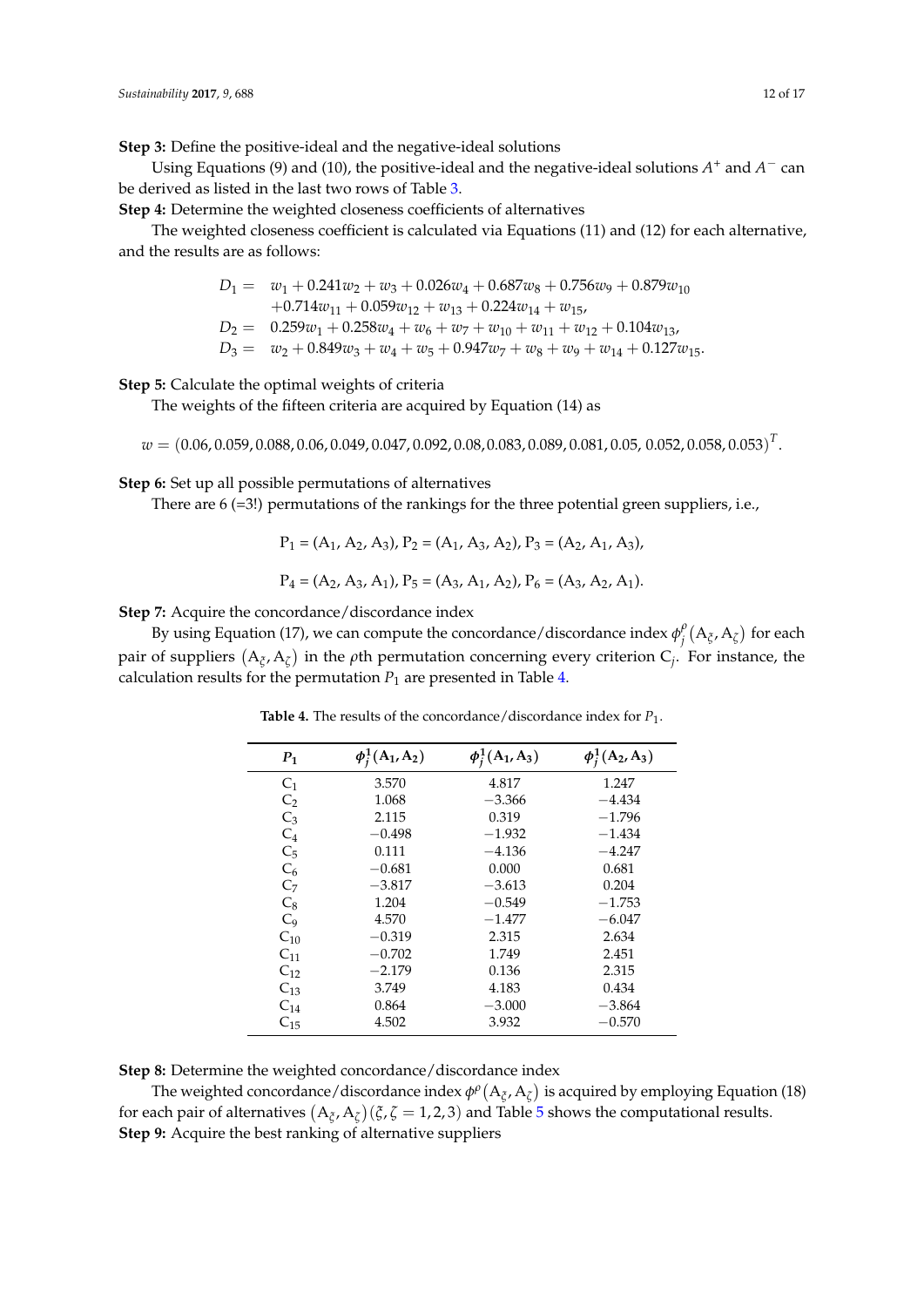Finally, the comprehensive concordance/discordance indexes  $\phi^{\rho}(\rho=1,2,...,6)$  are determined by utilizing Equation (19) as follows:

$$
\phi^1 = -0.178, \phi^2 = 1.640, \phi^3 = -1.818, \phi^4 = -1.640, \phi^5 = 1.818, \phi^6 = 0.178.
$$

<span id="page-12-0"></span>Based on the comprehensive concordance/discordance indexes  $\phi^{\rho}(\rho=1,2,...,6)$ , it is clear that  $P^* = \max_{\rho=1,2,...,6} {\{\phi^{\rho}\}} = \phi^5$ . Thereby, the optimal ranking of the three alternative companies is  $A_3 > A_1 > A_2$ , and the most appropriate green supplier is supplier  $A_3$  for the vehicle manufacturer.

|                    | $P_1$    |                      | P <sub>2</sub> |                      | $P_3$    |
|--------------------|----------|----------------------|----------------|----------------------|----------|
| $\phi^1(A_1, A_2)$ | 0.820    | $\phi^2(A_1, A_3)$   | $-0.089$       | $\phi^3(A_2, A_1)$   | $-0.820$ |
| $\phi^1(A_1, A_3)$ | $-0.089$ | $\phi^2(A_1, A_2)$   | 0.820          | $\phi^3(A_2, A_3)$   | $-0.909$ |
| $\phi^1(A_2, A_3)$ | $-0.909$ | $\phi^2(A_3, A_2)$   | 0.909          | $\phi^3(A_1, A_3)$   | $-0.089$ |
|                    | $P_4$    |                      | $P_{5}$        |                      | $P_6$    |
| $\phi^4(A_2, A_3)$ | $-0.909$ | $\phi^{5}(A_3, A_1)$ | 0.089          | $\phi^6(A_3, A_2)$   | 0.909    |
| $\phi^4(A_2, A_1)$ | $-0.820$ | $\phi^{5}(A_3, A_2)$ | 0.909          | $\phi^6(A_3, A_1)$   | 0.089    |
| $\phi^4(A_3, A_1)$ | 0.089    | $\phi^5(A_1, A_2)$   | 0.820          | $\phi^{6}(A_2, A_1)$ | $-0.820$ |

**Table 5.** The results of the weighted concordance/discordance indexes.

#### *5.3. Discussion under Incomplete Weight Information*

The following is the situation where the weight information for the assessment criteria is incompletely known and the given weight information is as follows:

$$
H = \left\{\begin{array}{l} w_1 \leq 0.04, w_2 \leq w_1, w_3 \leq 0.03, 0.1 \leq w_4 \leq 0.13, w_5 \geq 0.7 w_4, w_6 \geq 0.05, \\ 0.1 \leq w_7 \leq 0.17, 0.06 \leq w_8 \leq 0.11, w_4 - w_9 \geq 0.02, 0.06 \leq w_8 \leq 0.10, \\ w_{10} = w_{11}, 0.008 \leq w_{12} \leq 0.012, w_{13} \leq 0.008, w_{13} = w_{14}, w_{15} \leq w_{13} \end{array}\right\}
$$

Then, using Equations (9)–(12), the following linear programming model can be established:

$$
\max D(w) = 1.2589w_1 + 1.2409w_2 + 1.8492w_3 + 1.2578w_4 + 1.0261w_5 + w_6 + 1.9466w_7
$$
  
+1.6868w<sub>8</sub> + 1.7557w<sub>9</sub> + 1.8789w<sub>10</sub> + 1.7136w<sub>11</sub> + 1.0587w<sub>12</sub> + 1.1038w<sub>13</sub>  
+1.2236w<sub>14</sub> + 1.1266w<sub>15</sub>  
s.t. 
$$
\begin{cases} w \in H, \\ \sum_{j=1}^{15} w_j = 1, w_j \ge 0, j = 1, 2, ..., 15. \end{cases}
$$

Based on the above model, the weight vector of the fifteen criteria is computed as

$$
w = (0.04, 0.04, 0.03, 0.013, 0.091, 0.05, 0.17, 0.11, 0.11, 0.1, 0.1, 0.008, 0.008, 0.008, 0.005)^T.
$$

Accordingly, the comprehensive concordance/discordance indexes  $\phi^{\rho}(\rho = 1, 2, ..., 6)$  are computed as  $φ$ <sup>1</sup> = −1.921,  $φ$ <sup>2</sup> = 0.173,  $φ$ <sup>3</sup> = −2.094,  $φ$ <sup>4</sup> = −0.173,  $φ$ <sup>5</sup> = 2.094,  $φ$ <sup>6</sup> = 1.921. Hence, the optimal priority order of the three alternative suppliers is  $A_3 > A_1 > A_2$ , which is exactly the same as the ranking result earlier. This implies that the proposed decision support framework is also useful for the green supplier selection problems when the criteria weight information is incompletely known.

#### *5.4. Comparative Study*

Next, a comparative analysis is conduced to show the effectiveness of our proposed decision support approach with respect to other green supplier selection methods. We base the analysis on the same case example and choose the fuzzy VIKOR [\[1\]](#page-14-0), the fuzzy TOPSIS [\[15\]](#page-14-12), the improved GRA [\[25\]](#page-15-4) to

.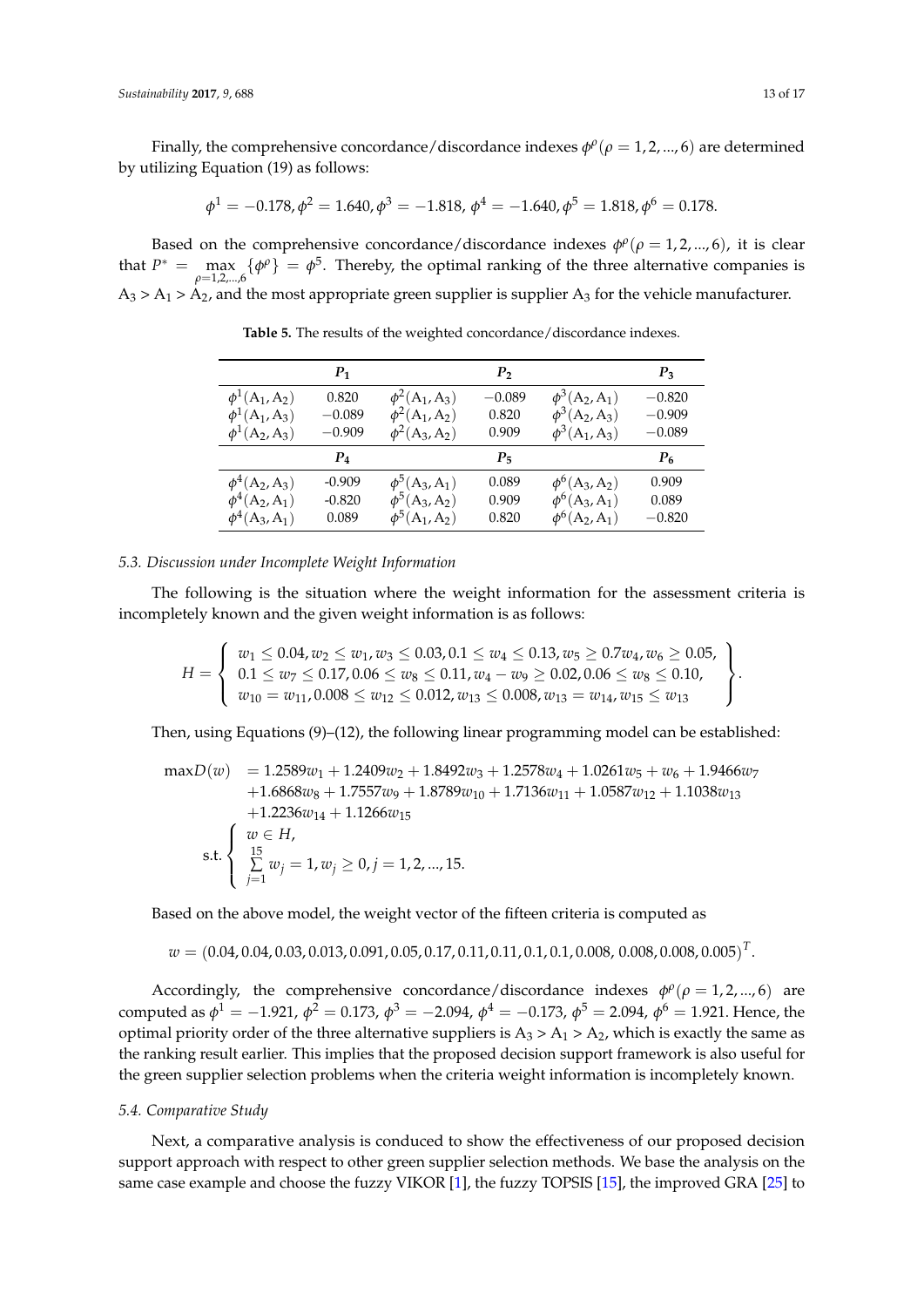<span id="page-13-1"></span>facilitate the comparison analysis. The ranking results of the three alternatives determined by these methods are tabulated in Table [6.](#page-13-1)

|  |  | Alternatives Fuzzy VIKOR Fuzzy TOPSIS Improved GRA The Proposed Method |
|--|--|------------------------------------------------------------------------|
|  |  |                                                                        |
|  |  |                                                                        |
|  |  |                                                                        |

**Table 6.** Ranking results of different methods.

From the results of Table [6,](#page-13-1) it is easily seen that the most suitable green supplier for the considered application remains the same, i.e.,  $A_3$ , according to the proposed approach and the listed methods. Further, the ranking orders of the suppliers with the proposed approach are totally in agreement with the results acquired via the fuzzy TOPSIS and the improved GRA methods. This proves the validity of the proposed green supplier selection model. However, in comparison with the listed methods, the distinct advantages of the approach being proposed in this study are as below: (1) By using the cloud model theory, the proposed model effectively prevents the loss of information in the semantic transformation and also easily completes an interchangeable conversion between qualitative concepts and quantitative information; (2) The impact of "false" or "biased" assessments of decision makers on the decision result can be decreased by using the COWA operator in aggregating personal judgments into overall assessments; (3) Against the basic rule of the TOPSIS, the proposed model can be used to manage the green supplier selection problems where the weight information of criteria is completely unknown or partly identified; (4) With the aid of the extended QUALIFLEX algorithm, an accurate and credible ranking of available suppliers can be obtained. In particular, the proposed method is suitable for green supplier selection problems having a large number of criteria but limited alternatives.

#### <span id="page-13-0"></span>**6. Conclusions**

In this study, we present a practical integrated MCDM framework based on the cloud model and QUALIFLEX method to assess and select the most appropriate green supplier considering both economic and environmental criteria. The cloud model is used for representing the linguistic assessments of decision makers with respect to alternative companies and an extension of the classical QUALIFLEX is applied to generate green supplier rankings. In addition, for the situations where the information of criteria weight is unknown or partly known previously, the proposed approach can derive the criteria weights by using a TOPSIS-based optimization model. The proposed green supplier selection method is validated with a real-life case company of the automobile manufacturing industry setup. The results show that our proposed framework is more expressive in capturing uncertainty and vagueness of decision makers' judgements and is very useful to yield the best green supplier in green supplier management.

Even with the advantages of our proposed approach, there are some limitations and room for further research. First, interactions of criteria are not considered in the proposed green supplier selection approach although, in some situations, various types of relationships may exist among criteria. In the future, the Choquet integral technique should be incorporated into the proposed model to analyze the inter-dependent effects between evaluation criteria. Second, the proposed method assumes that decision makers provide deterministic linguistic measurements on the alternative suppliers. In the real world, however, decision makers may use random variables to express their assessments owing to time limitations and the increasing complexity of green supplier selection problems. Thus, it is a promising direction to apply stochastic MCDM methods [\[54](#page-16-9)[,55\]](#page-16-10) for green supplier selection. In addition, considerable computations are involved in the proposed decision-making algorithm. Therefore, in future research, software can be developed so that manufacturers and service providers can apply the proposed approach conveniently to determine the most suitable one for cooperation.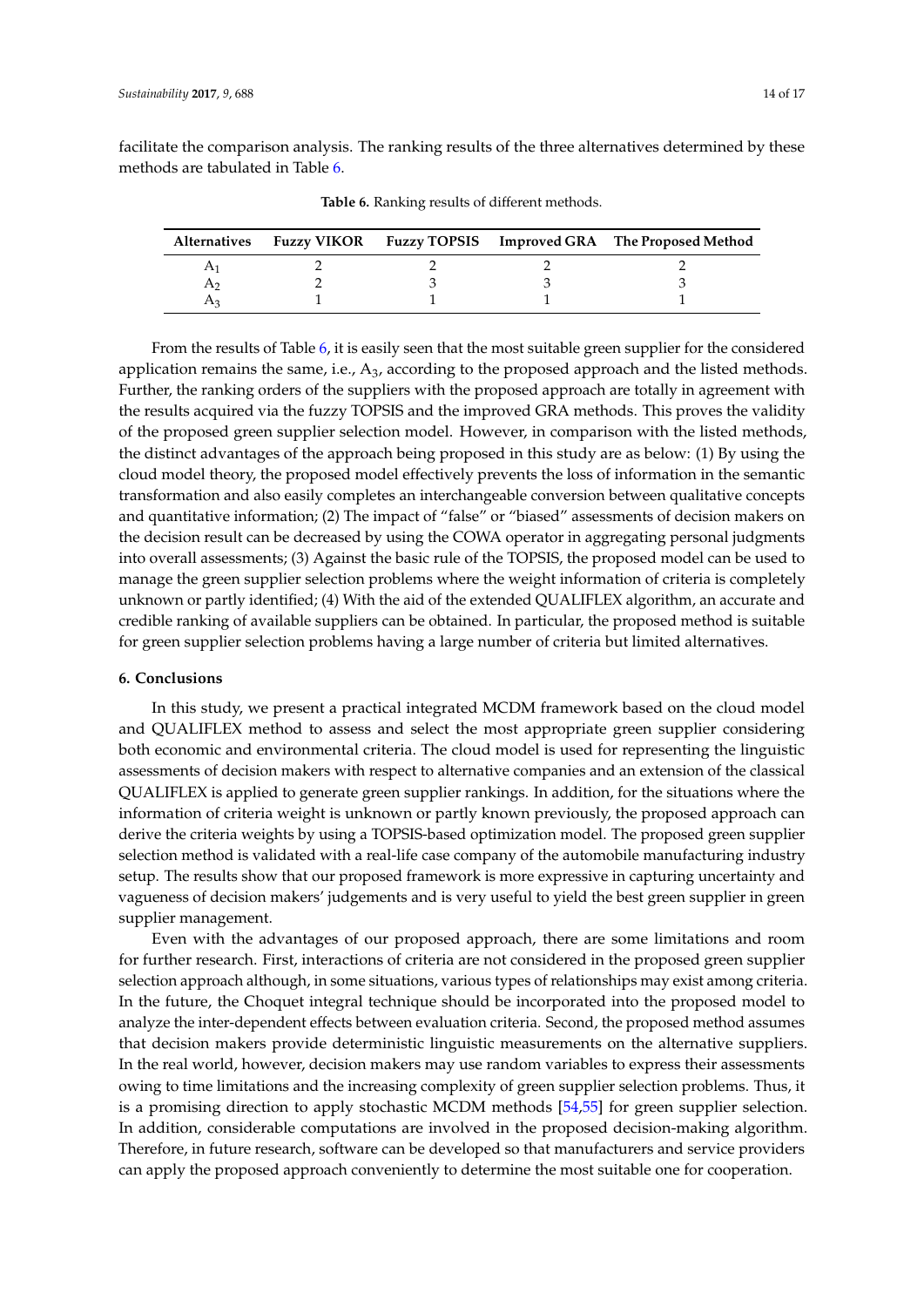**Acknowledgments:** The authors are very grateful to the editor and reviewers for their insightful and constructive comments and suggestions, which are very helpful in improving the quality of the paper. This work was partially supported by the National Natural Science Foundation of China (Nos. 71671125 and 71402090), the Program for Professor of Special Appointment (Young Eastern Scholar) at Shanghai Institutions of Higher Learning (No. QD2015019), and the Ministry of Education Foundation of Humanities and Social Science (No. 12YJC630201).

**Author Contributions:** The individual contribution and responsibilities of the authors were as follows: Ke-Qin Wang and Hu-Chen Liu designed the research, Liping Liu and Jia Huang provided extensive advice throughout the study regarding the abstract, introduction, research design, research methodology, findings and revision of the manuscript. The discussion was a team task. All authors have read and approved the final manuscript.

**Conflicts of Interest:** The authors declare no conflict of interest.

#### **References**

- <span id="page-14-0"></span>1. Rostamzadeh, R.; Govindan, K.; Esmaeili, A.; Sabaghi, M. Application of fuzzy VIKOR for evaluation of green supply chain management practices. *Ecol. Indic.* **2015**, *49*, 188–203. [\[CrossRef\]](http://dx.doi.org/10.1016/j.ecolind.2014.09.045)
- <span id="page-14-1"></span>2. Awasthi, A.; Kannan, G. Green supplier development program selection using NGT and VIKOR under fuzzy environment. *Comput. Ind. Eng.* **2016**, *91*, 100–108. [\[CrossRef\]](http://dx.doi.org/10.1016/j.cie.2015.11.011)
- <span id="page-14-2"></span>3. Bai, C.; Sarkis, J. Green supplier development: Analytical evaluation using rough set theory. *J. Clean. Prod.* **2010**, *18*, 1200–1210. [\[CrossRef\]](http://dx.doi.org/10.1016/j.jclepro.2010.01.016)
- <span id="page-14-3"></span>4. Srivastava, S.K. Green supply-chain management: A state-of-the-art literature review. *Int. J. Manag. Rev.* **2007**, *9*, 53–80. [\[CrossRef\]](http://dx.doi.org/10.1111/j.1468-2370.2007.00202.x)
- <span id="page-14-18"></span>5. Govindan, K.; Rajendran, S.; Sarkis, J.; Murugesan, P. Multi criteria decision making approaches for green supplier evaluation and selection: A literature review. *J. Clean. Prod.* **2015**, *98*, 66–83. [\[CrossRef\]](http://dx.doi.org/10.1016/j.jclepro.2013.06.046)
- <span id="page-14-4"></span>6. Igarashi, M.; de Boer, L.; Fet, A.M. What is required for greener supplier selection? A literature review and conceptual model development. *J. Purch. Supply Manag.* **2013**, *19*, 247–263. [\[CrossRef\]](http://dx.doi.org/10.1016/j.pursup.2013.06.001)
- <span id="page-14-5"></span>7. Bai, C.; Sarkis, J. Integrating sustainability into supplier selection with grey system and rough set methodologies. *Int. J. Prod. Econ.* **2010**, *124*, 252–264. [\[CrossRef\]](http://dx.doi.org/10.1016/j.ijpe.2009.11.023)
- <span id="page-14-6"></span>8. Banaeian, N.; Mobli, H.; Fahimnia, B.; Nielsen, I.E.; Omid, M. Green supplier selection using fuzzy group decision making methods: A case study from the agri-food industry. *Comput. Oper. Res.* **2016**. [\[CrossRef\]](http://dx.doi.org/10.1016/j.cor.2016.02.015)
- <span id="page-14-7"></span>9. Sarkis, J.; Dhavale, D.G. Supplier selection for sustainable operations: A triple-bottom-line approach using a Bayesian framework. *Int. J. Prod. Econ.* **2015**, *166*, 177–191. [\[CrossRef\]](http://dx.doi.org/10.1016/j.ijpe.2014.11.007)
- <span id="page-14-8"></span>10. Paelinck, J.H.P. Qualiflex: A flexible multiple-criteria method. *Econ. Lett.* **1978**, *1*, 193–197. [\[CrossRef\]](http://dx.doi.org/10.1016/0165-1765(78)90023-X)
- <span id="page-14-9"></span>11. Li, J.; Wang, J.Q. An extended QUALIFLEX method under probability hesitant fuzzy environment for selecting green suppliers. *Int. J. Fuzzy Syst.* **2017**. [\[CrossRef\]](http://dx.doi.org/10.1007/s40815-017-0310-5)
- 12. Zhang, X.; Xu, Z.S. Hesitant fuzzy QUALIFLEX approach with a signed distance-based comparison method for multiple criteria decision analysis. *Expert Syst. Appl.* **2015**, *42*, 873–884. [\[CrossRef\]](http://dx.doi.org/10.1016/j.eswa.2014.08.056)
- <span id="page-14-10"></span>13. Peng, J.J.; Wang, J.Q.; Yang, W.E. A multi-valued neutrosophic qualitative flexible approach based on likelihood for multi-criteria decision-making problems. *Int. J. Syst. Sci.* **2017**, *48*, 425–435. [\[CrossRef\]](http://dx.doi.org/10.1080/00207721.2016.1218975)
- <span id="page-14-11"></span>14. Kannan, D.; Govindan, K.; Rajendran, S. Fuzzy axiomatic design approach based green supplier selection: A case study from Singapore. *J. Clean. Prod.* **2015**, *96*, 194–208. [\[CrossRef\]](http://dx.doi.org/10.1016/j.jclepro.2013.12.076)
- <span id="page-14-12"></span>15. Uygun, Ö.; Dede, A. Performance evaluation of green supply chain management using integrated fuzzy multi-criteria decision making techniques. *Comput. Ind. Eng.* **2016**, *102*, 502–511. [\[CrossRef\]](http://dx.doi.org/10.1016/j.cie.2016.02.020)
- <span id="page-14-13"></span>16. Zadeh, L.A. The concept of a linguistic variable and its application to approximate reasoning—I. *Inf. Sci.* **1975**, *8*, 199–249. [\[CrossRef\]](http://dx.doi.org/10.1016/0020-0255(75)90036-5)
- <span id="page-14-14"></span>17. Xu, Z.S. A method based on linguistic aggregation operators for group decision making with linguistic preference relations. *Inf. Sci.* **2004**, *166*, 19–30. [\[CrossRef\]](http://dx.doi.org/10.1016/j.ins.2003.10.006)
- <span id="page-14-15"></span>18. Herrera, F.; Martínez, L. A 2-tuple fuzzy linguistic representation model for computing with words. *IEEE Trans. Fuzzy Syst.* **2000**, *8*, 746–752.
- <span id="page-14-16"></span>19. Wang, J.Q.; Peng, L.; Zhang, H.Y.; Chen, X.H. Method of multi-criteria group decision-making based on cloud aggregation operators with linguistic information. *Inf. Sci.* **2014**, *274*, 177–191. [\[CrossRef\]](http://dx.doi.org/10.1016/j.ins.2014.02.130)
- <span id="page-14-17"></span>20. Li, D.Y.; Liu, C.Y.; Gan, W.Y. A new cognitive model: Cloud model. *Int. J. Intell. Syst.* **2009**, *24*, 357–375. [\[CrossRef\]](http://dx.doi.org/10.1002/int.20340)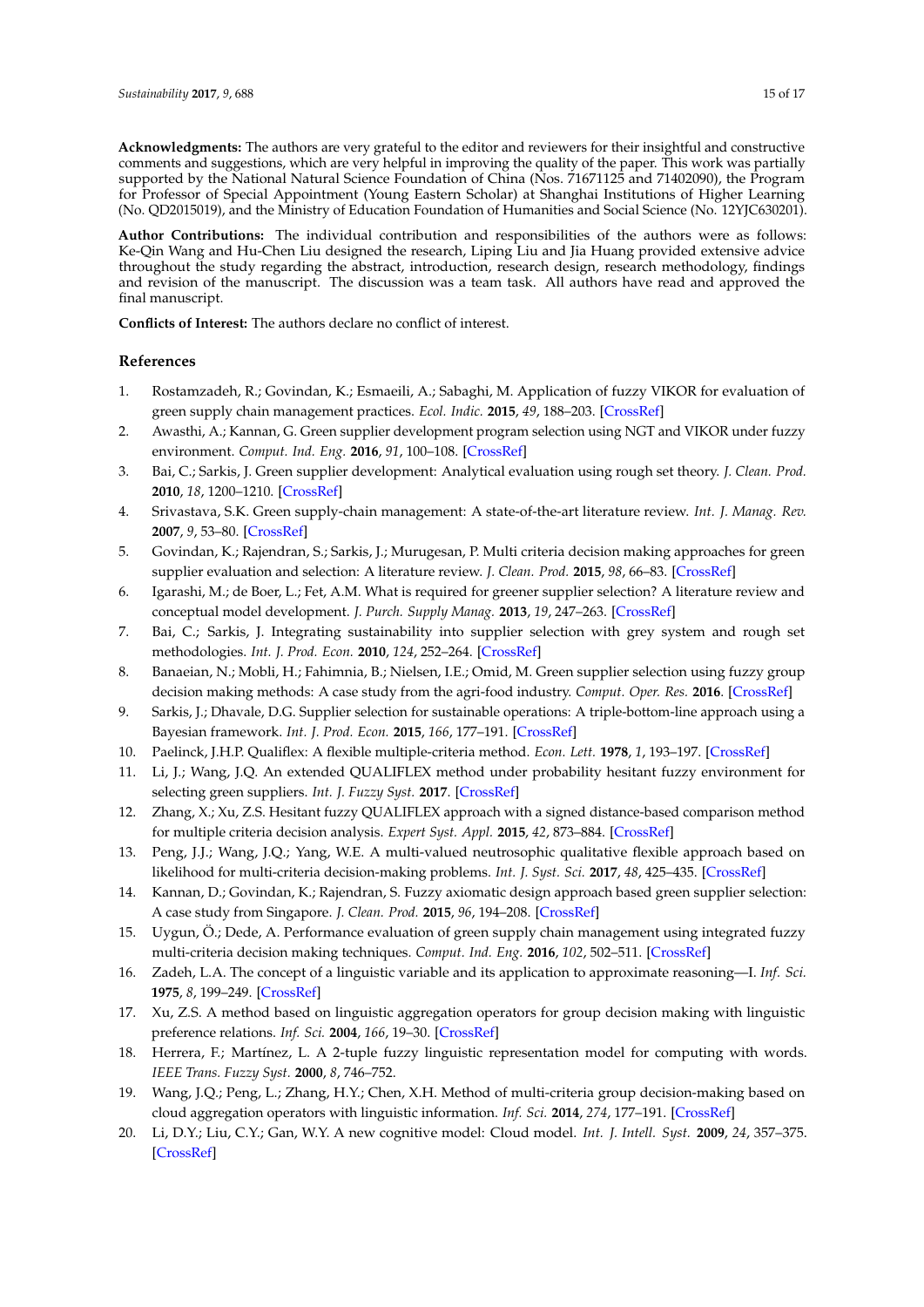- <span id="page-15-0"></span>21. Wang Chen, H.M.; Chou, S.Y.; Luu, Q.D.; Yu, T.H.K. A fuzzy MCDM approach for green supplier selection from the economic and environmental aspects. *Math. Probl. Eng.* **2016**, *2016*. [\[CrossRef\]](http://dx.doi.org/10.1155/2016/8097386)
- <span id="page-15-1"></span>22. Tsui, C.W.; Tzeng, G.H.; Wen, U.P. A hybrid MCDM approach for improving the performance of green suppliers in the TFT-LCD industry. *Int. J. Prod. Res.* **2015**, *53*, 6436–6454. [\[CrossRef\]](http://dx.doi.org/10.1080/00207543.2014.935829)
- <span id="page-15-2"></span>23. Liou, J.J.H.; Tamošaitienė, J.; Zavadskas, E.K.; Tzeng, G.H. New hybrid COPRAS-G MADM model for improving and selecting suppliers in green supply chain management. *Int. J. Prod. Res.* **2015**, *54*, 114–134. [\[CrossRef\]](http://dx.doi.org/10.1080/00207543.2015.1010747)
- <span id="page-15-3"></span>24. Kannan, D.; de Sousa Jabbour, A.B.L.; Jabbour, C.J.C. Selecting green suppliers based on GSCM practices: Using fuzzy TOPSIS applied to a Brazilian electronics company. *Eur. J. Oper. Res.* **2014**, *233*, 432–447. [\[CrossRef\]](http://dx.doi.org/10.1016/j.ejor.2013.07.023)
- <span id="page-15-4"></span>25. Hashemi, S.H.; Karimi, A.; Tavana, M. An integrated green supplier selection approach with analytic network process and improved grey relational analysis. *Int. J. Prod. Econ.* **2015**, *159*, 178–191. [\[CrossRef\]](http://dx.doi.org/10.1016/j.ijpe.2014.09.027)
- <span id="page-15-5"></span>26. Yazdani, M.; Chatterjee, P.; Zavadskas, E.K.; Hashemkhani Zolfani, S. Integrated QFD-MCDM framework for green supplier selection. *J. Clean. Prod.* **2017**, *142*, 3728–3740. [\[CrossRef\]](http://dx.doi.org/10.1016/j.jclepro.2016.10.095)
- <span id="page-15-6"></span>27. Bakeshlou, E.A.; Khamseh, A.A.; Asl, M.A.G.; Sadeghi, J.; Abbaszadeh, M. Evaluating a green supplier selection problem using a hybrid MODM algorithm. *J. Intell. Manuf.* **2017**, *28*, 913–927. [\[CrossRef\]](http://dx.doi.org/10.1007/s10845-014-1028-y)
- <span id="page-15-7"></span>28. Zhang, X. Multicriteria Pythagorean fuzzy decision analysis: A hierarchical QUALIFLEX approach with the closeness index-based ranking methods. *Inf. Sci.* **2016**, *330*, 104–124. [\[CrossRef\]](http://dx.doi.org/10.1016/j.ins.2015.10.012)
- <span id="page-15-8"></span>29. Zhang, Z. Multi-criteria decision-making using interval-valued hesitant fuzzy QUALIFLEX methods based on a likelihood-based comparison approach. *Neural Comput. Appl.* **2016**. [\[CrossRef\]](http://dx.doi.org/10.1007/s00521-015-2156-9)
- <span id="page-15-9"></span>30. Xue, Y.X.; You, J.X.; Zhao, X.; Liu, H.C. An integrated linguistic MCDM approach for robot evaluation and selection with incomplete weight information. *Int. J. Prod. Res.* **2016**, *54*, 5452–5467. [\[CrossRef\]](http://dx.doi.org/10.1080/00207543.2016.1146418)
- <span id="page-15-10"></span>31. Tian, Z.P.; Wang, J.; Wang, J.Q.; Zhang, H.Y. Simplified neutrosophic linguistic multi-criteria group decision-making approach to green product development. *Group Decis. Negot.* **2017**, *26*, 597–627. [\[CrossRef\]](http://dx.doi.org/10.1007/s10726-016-9479-5)
- <span id="page-15-11"></span>32. Tian, Z.P.; Wang, J.; Wang, J.Q.; Zhang, H.Y. A likelihood-based qualitative flexible approach with hesitant fuzzy linguistic information. *Cogn. Comput.* **2016**, *8*, 670–683. [\[CrossRef\]](http://dx.doi.org/10.1007/s12559-016-9400-1)
- <span id="page-15-12"></span>33. Peng, H.G.; Zhang, H.Y.; Wang, J.Q. Probability multi-valued neutrosophic sets and its application in multi-criteria group decision-making problems. *Neural Comput. Appl.* **2016**. [\[CrossRef\]](http://dx.doi.org/10.1007/s00521-016-2702-0)
- <span id="page-15-13"></span>34. Wang, J.C.; Tsao, C.Y.; Chen, T.Y. A likelihood-based QUALIFLEX method with interval type-2 fuzzy sets for multiple criteria decision analysis. *Soft Comput.* **2015**, *19*, 2225–2243. [\[CrossRef\]](http://dx.doi.org/10.1007/s00500-014-1404-8)
- <span id="page-15-14"></span>35. Chen, T.Y. Interval-valued intuitionistic fuzzy QUALIFLEX method with a likelihood-based comparison approach for multiple criteria decision analysis. *Inf. Sci.* **2014**, *261*, 149–169. [\[CrossRef\]](http://dx.doi.org/10.1016/j.ins.2013.08.054)
- <span id="page-15-15"></span>36. Chen, T.Y. Data construction process and QUALIFLEX-based method for multiple-criteria group decision making with interval-valued intuitionistic fuzzy sets. *Int. J. Inf. Technol. Decis. Mak.* **2013**, *12*, 425–467. [\[CrossRef\]](http://dx.doi.org/10.1142/S021962201350017X)
- <span id="page-15-16"></span>37. Chen, T.Y.; Chang, C.H.; Rachel Lu, J.F. The extended QUALIFLEX method for multiple criteria decision analysis based on interval type-2 fuzzy sets and applications to medical decision making. *Eur. J. Oper. Res.* **2013**, *226*, 615–625. [\[CrossRef\]](http://dx.doi.org/10.1016/j.ejor.2012.11.038)
- <span id="page-15-17"></span>38. Zhang, X.; Xu, Z.; Liu, M. Hesitant trapezoidal fuzzy QUALIFLEX method and its application in the evaluation of green supply chain initiatives. *Sustainability* **2016**, *8*. [\[CrossRef\]](http://dx.doi.org/10.3390/su8090952)
- <span id="page-15-18"></span>39. Zhang, L.; Wu, X.; Zhu, H.; AbouRizk, S.M. Perceiving safety risk of buildings adjacent to tunneling excavation: An information fusion approach. *Automat. Constr.* **2017**, *73*, 88–101. [\[CrossRef\]](http://dx.doi.org/10.1016/j.autcon.2016.09.003)
- <span id="page-15-19"></span>40. Wu, Y.; Chen, K.; Zeng, B.; Yang, M.; Li, L.; Zhang, H. A cloud decision framework in pure 2-tuple linguistic setting and its application for low-speed wind farm site selection. *J. Clean. Prod.* **2017**, *142*, 2154–2165. [\[CrossRef\]](http://dx.doi.org/10.1016/j.jclepro.2016.11.067)
- <span id="page-15-20"></span>41. Wang, M.X.; Wang, J.Q. An evolving Takagi-Sugeno model based on aggregated trapezium clouds for anomaly detection in large datasets. *J. Intell. Fuzzy Syst.* **2017**, *32*, 2295–2308. [\[CrossRef\]](http://dx.doi.org/10.3233/JIFS-16254)
- <span id="page-15-21"></span>42. Shi, H.; Liu, H.C.; Li, P.; Xu, X.G. An integrated decision making approach for assessing healthcare waste treatment technologies from a multiple stakeholder. *Waste Manag.* **2017**, *59*, 508–517. [\[CrossRef\]](http://dx.doi.org/10.1016/j.wasman.2016.11.016) [\[PubMed\]](http://www.ncbi.nlm.nih.gov/pubmed/27866995)
- <span id="page-15-22"></span>43. Cao, C.; Xu, P.; Chen, J.; Zheng, L.; Niu, C. Hazard assessment of debris-flow along the baicha river in Heshigten Banner, Inner Mongolia, China. *Int. J. Environ. Res. Public Health* **2017**, *14*, 30. [\[CrossRef\]](http://dx.doi.org/10.3390/ijerph14010030) [\[PubMed\]](http://www.ncbi.nlm.nih.gov/pubmed/28036079)
- <span id="page-15-23"></span>44. Zhang, T.; Yan, L.; Yang, Y. Trust evaluation method for clustered wireless sensor networks based on cloud model. *Wirel. Netw.* **2016**. [\[CrossRef\]](http://dx.doi.org/10.1007/s11276-016-1368-y)